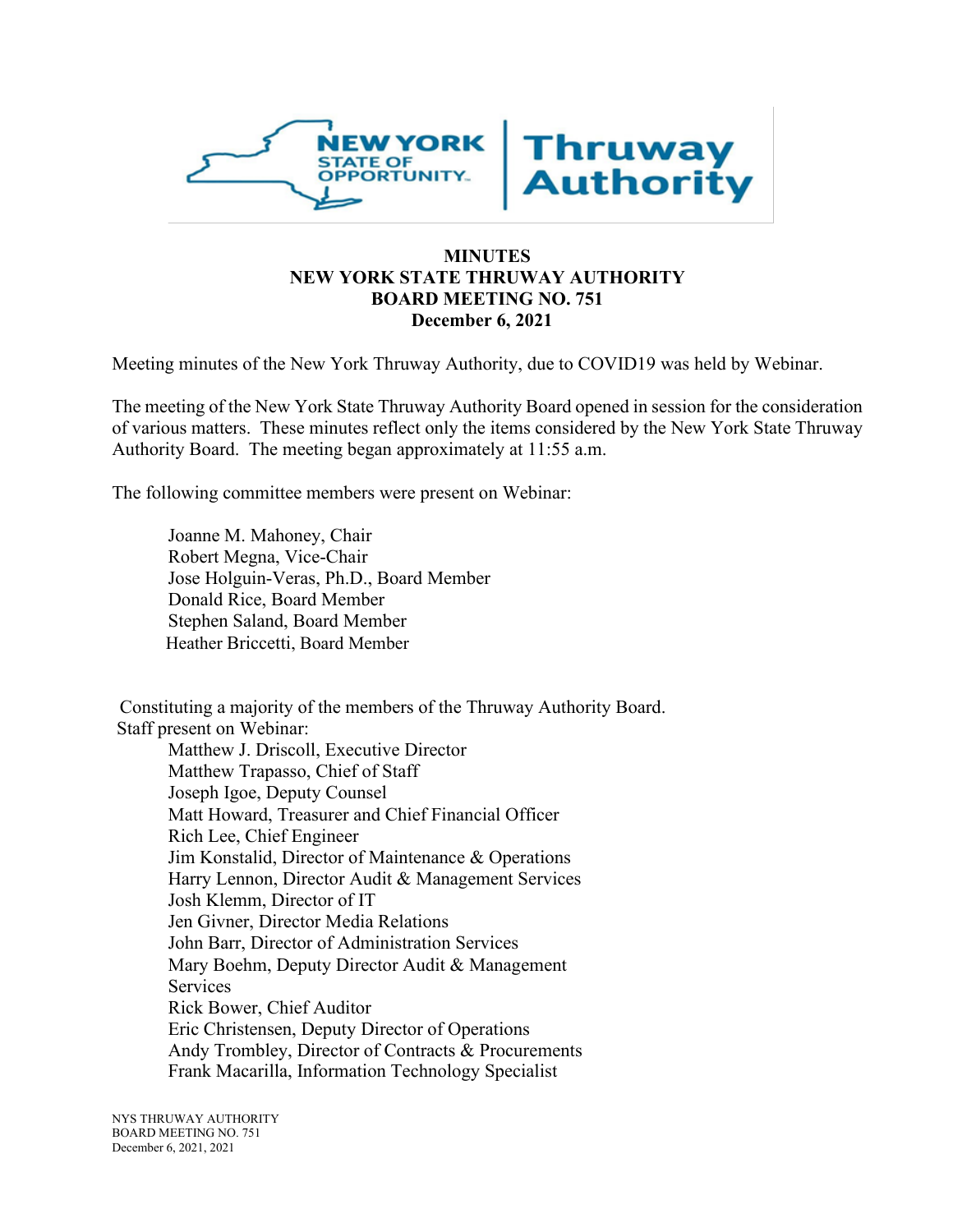Sean Lasher, Information Technology Specialist Tanya Morris, Board Secretary

Chair Mahoney called the meeting of the Thruway Authority Board to order.

Ms. Morris recorded the minutes as contained herein (public notice of the meeting had been given).

# **PUBLIC COMMENT PERIOD RELATED TO THE MEETING AGENDA**

Chair Mahoney stated that due to COVID19 and Executive Order 202.1, we are able to have our Board Meeting by Webinar. Individuals who wish to address items on today's agenda would have had to submit their written comments via email prior to this Board Meeting to the Board Administrator.

Chair Mahoney asked Ms. Morris if there were any public comments. Ms. Morris stated there were no comments. Details of the comments are included in the Webinar recording of the meeting.

## **Item 1 by Chair Mahoney (Appendix A) Approval of the Minutes of Meeting No 750**

Chair Mahoney asked for a motion to approve the minutes of the previous meeting.

Upon motion duly made and seconded, the Board approved the minutes of Meeting No. 750 held September 20, 2021, which was made available to the Board Members as part of the Agenda.

# **Item 2 by Matt Howard (Appendix B) Financial Reports– August & September 2021**

The Item was advanced to the Board at the recommendation of the Finance Committee.

Details of the presentation and discussion with Board Members are included in the audio recording of the meeting.

Upon motion duly made and seconded, the Board accepted the Financial Reports for August  $\&$ September 2021.

# **Item 3 by Matt Howard (Appendix C) Investment Transactions –Third Quarter 2021**

The Item was advanced to the Board at the recommendation of the Finance Committee.

Details of the presentation and discussion with Board Members are included in the video recording of the meeting.

Upon motion duly made and seconded, the Board approved the Item.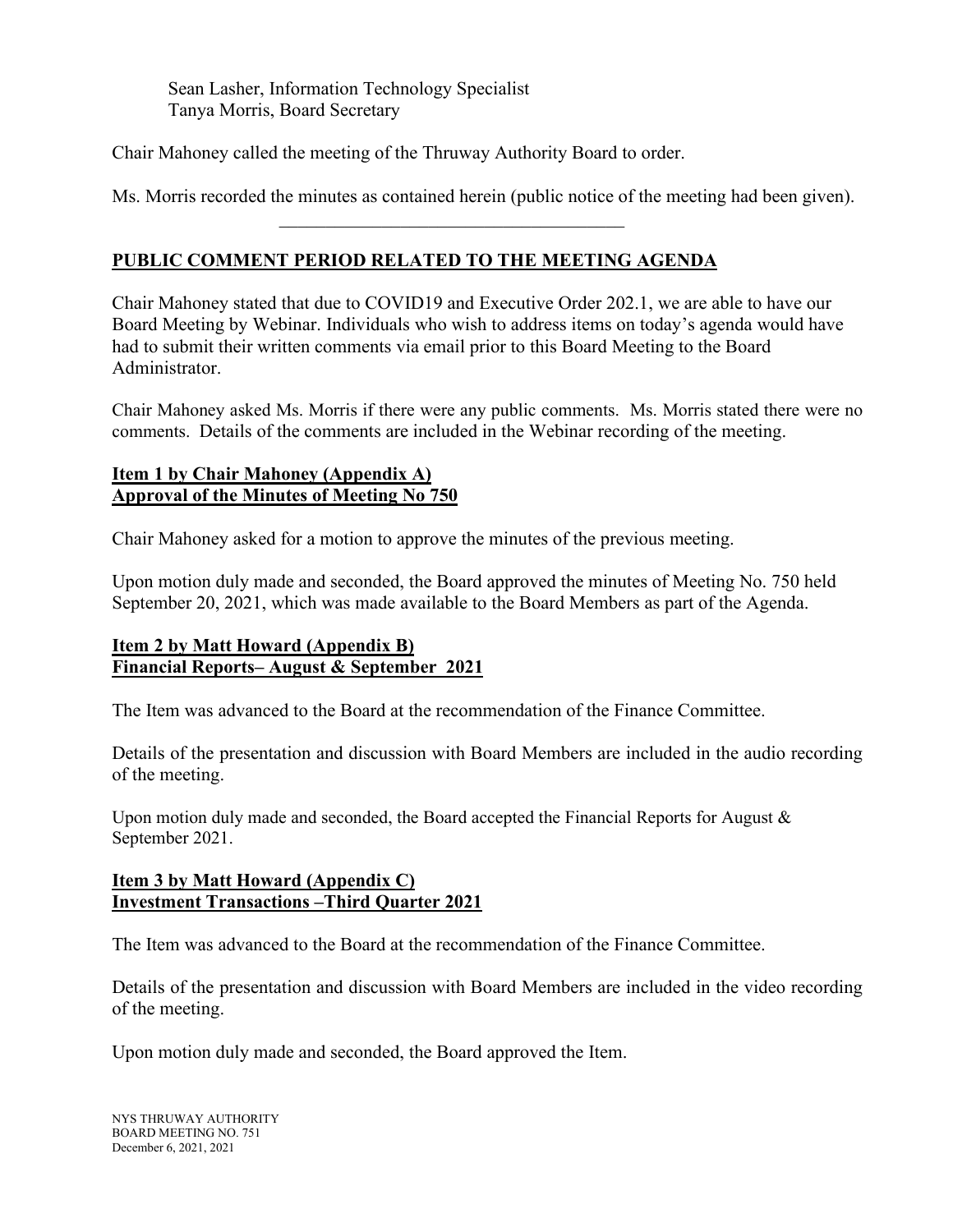# **Item 4 by Matt Howard (Appendix D) Approval of the 2021 Revised Budget and the 2022 Proposed Budget for the New York State Thruway Authority**

The Item was advanced to the Board at the recommendation of the Finance Committee.

Details of the presentation and discussion with Board Members are included in the video recording of the meeting.

Upon motion duly made and seconded, the Board approved the revised plan and adopted the following resolution:

### RESOLUTION NO. 6332

APPROVAL OF THE 2021 REVISED BUDGET AND THE 2022 PROPOSED BUDGET FOR THE NEW YORK STATE THRUWAY AUTHORITY AND ADOPTION OF A DECLARATION OF OFFICIAL INTENT TO ISSUE TAX-EXEMPT AND/OR TAXABLE OBLIGATIONS

RESOLVED, that the Report on the 2021 Revised Budget as presented in this item be, and the same hereby is, accepted by the Board, and be it further

RESOLVED, that the Chief Financial Officer be, and he hereby is, authorized to make any and all adjustments to the appropriate funds consistent with this 2021 Revised Budget, and be it further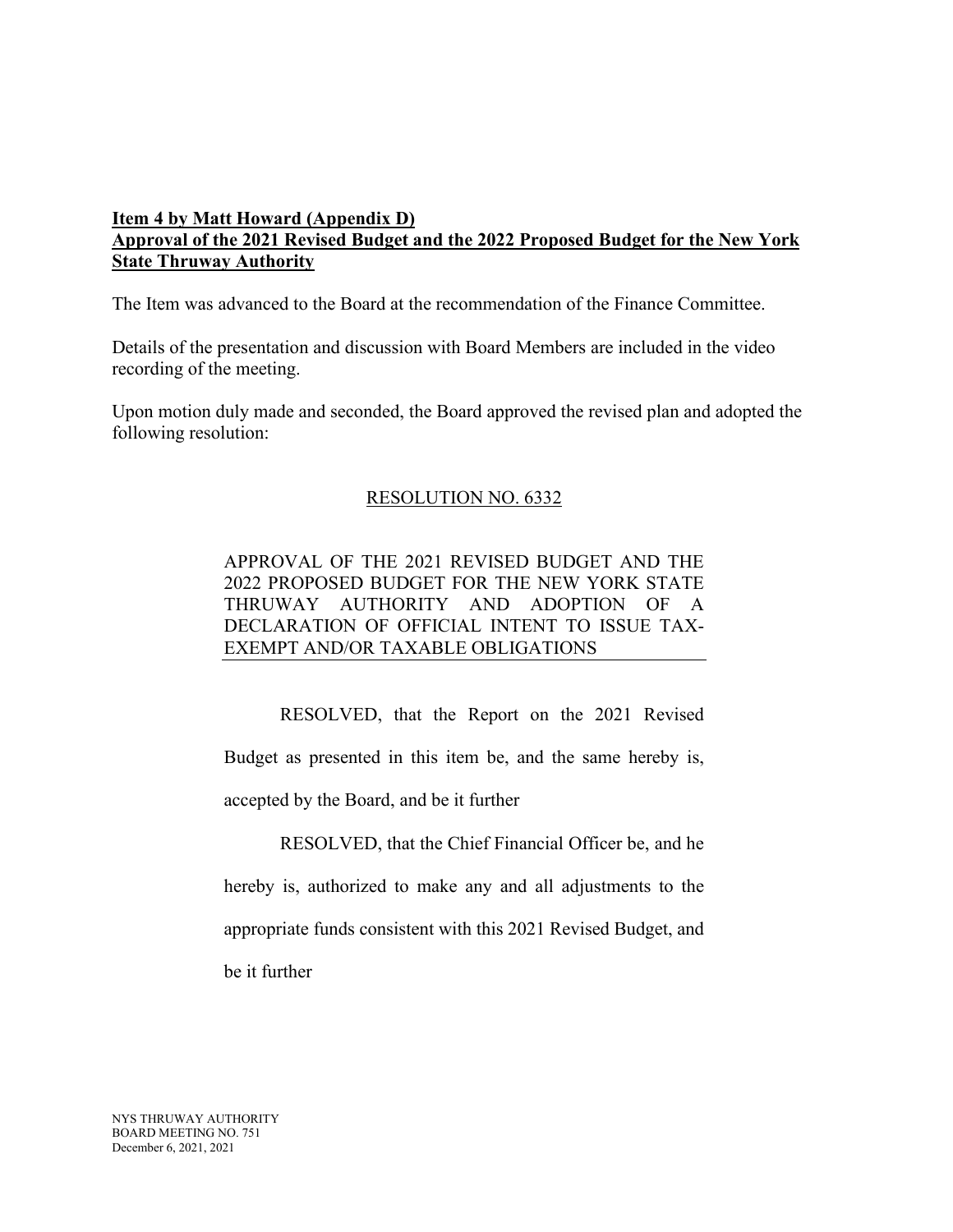RESOLVED, that the Chief Financial Officer be, and he hereby is, authorized to make any other adjustments based on actual results that are consistent with this projected plan, and report such actions to the Board, and be it further

RESOLVED, that the New York State Thruway Authority's (the "Authority") proposed Budget for the fiscal year 2022, submitted by the Executive Director and the Chief Financial Officer, be, and the same hereby is, approved and funded in accordance with the attached Exhibit II, and be it further

RESOLVED, that the Executive Director or his designee be, and he hereby is, authorized to make such expenditures as set forth in this Budget, subject to compliance with Authority policies and procedures, and to make such internal adjustments and transfers within the Authority Budget as are necessary and proper, and to make any other adjustment with the concurrence of the Board, and be it further

RESOLVED, that a copy of the Budget approved herein, when printed in final form, be attached to these minutes and made a part thereof, and be submitted to the New York State entities in accordance with Section 2801 of the Public Authorities Law, and be it further

NYS THRUWAY AUTHORITY BOARD MEETING NO. 751 December 6, 2021, 2021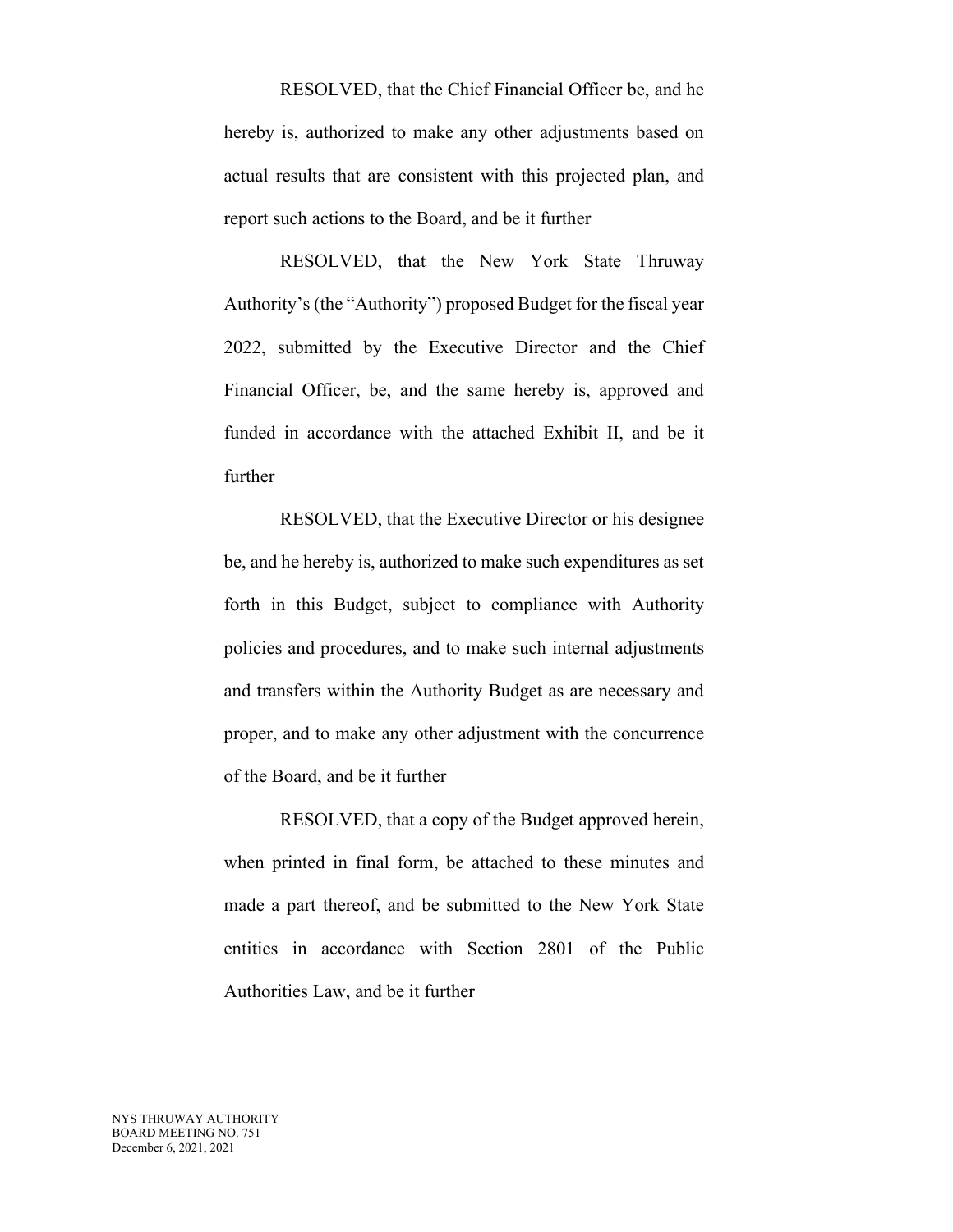RESOLVED, that (1) the Authority hereby expresses its intention to issue tax-exempt and/or taxable obligations in one or more series in a maximum principal amount not to exceed \$1,500,000,000 (collectively, the "Bonds") for the purpose of financing capital projects for the New York State Thruway sections and connections constituting roads or bridges as described in or contemplated by the Authority's 2022-2026 Capital Program , including any facilities and equipment used for or in support thereof (collectively, the "Project"); this Declaration of Official Intent (the "Declaration") shall constitute a declaration of the official intent on behalf of the Authority, under Section 1.150-2 of the Income Tax Regulations promulgated by the Department of the Treasury, to use proceeds of the Bonds to reimburse itself for certain acquisition, construction, equipping, planning, design, legal or other costs and expenses originally paid by the Authority in connection with the Project with funds other than proceeds of the Bonds prior to the issuance of the Bonds (the "Advanced Funds"); (2) all of the expenditures initially made or to be made with the Advanced Funds and then to be reimbursed to the Authority from proceeds of the applicable series of Bonds will be for (a) costs of a type properly chargeable to the capital account of the Project under general income tax principles, (b) extraordinary, non-recurring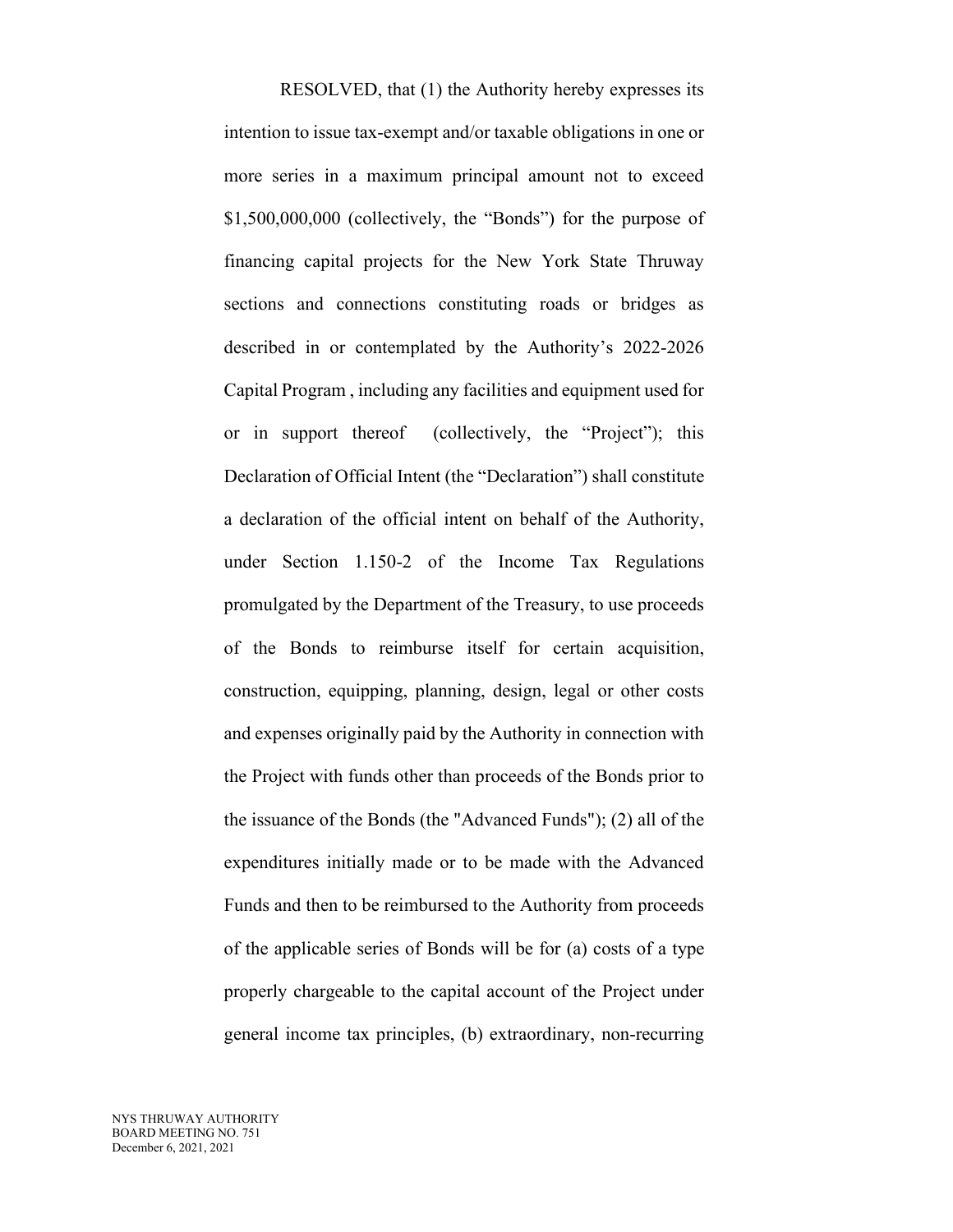working capital expenditures (of a type not customarily payable from current revenues) for which the Authority or a related party does not maintain a reserve for such items, or (c) costs of issuing the Bonds; (3) other than any preliminary expenditures for architectural, engineering, surveying, soil testing, costs of issuing the Bonds or similar purposes that may have been paid more than sixty days prior to the date of this Declaration, no expenditures to be reimbursed have been paid more than sixty days earlier than the date of this Declaration; and (4) the officers and employees of the Authority are hereby authorized to do all acts and things required of them by this Declaration for the full, punctual and complete performance of all the terms, covenants and agreements contained herein or necessary or convenient to the issuance of the Bonds as provided herein.

RESOLVED, that this resolution be incorporated in the minutes of this meeting.

## **Item 5 by Rich Lee (Appendix E) Approving the 2022 Thruway Contracts Program**

Rich presented the resolution for Approving the 2022 Thruway Contracts Program.

Details of the presentation and discussion with Board Members are included in the audio recording of the meeting.

Upon motion duly made and seconded, the Board approved the 2022 Contracts Program and adopted the following resolution: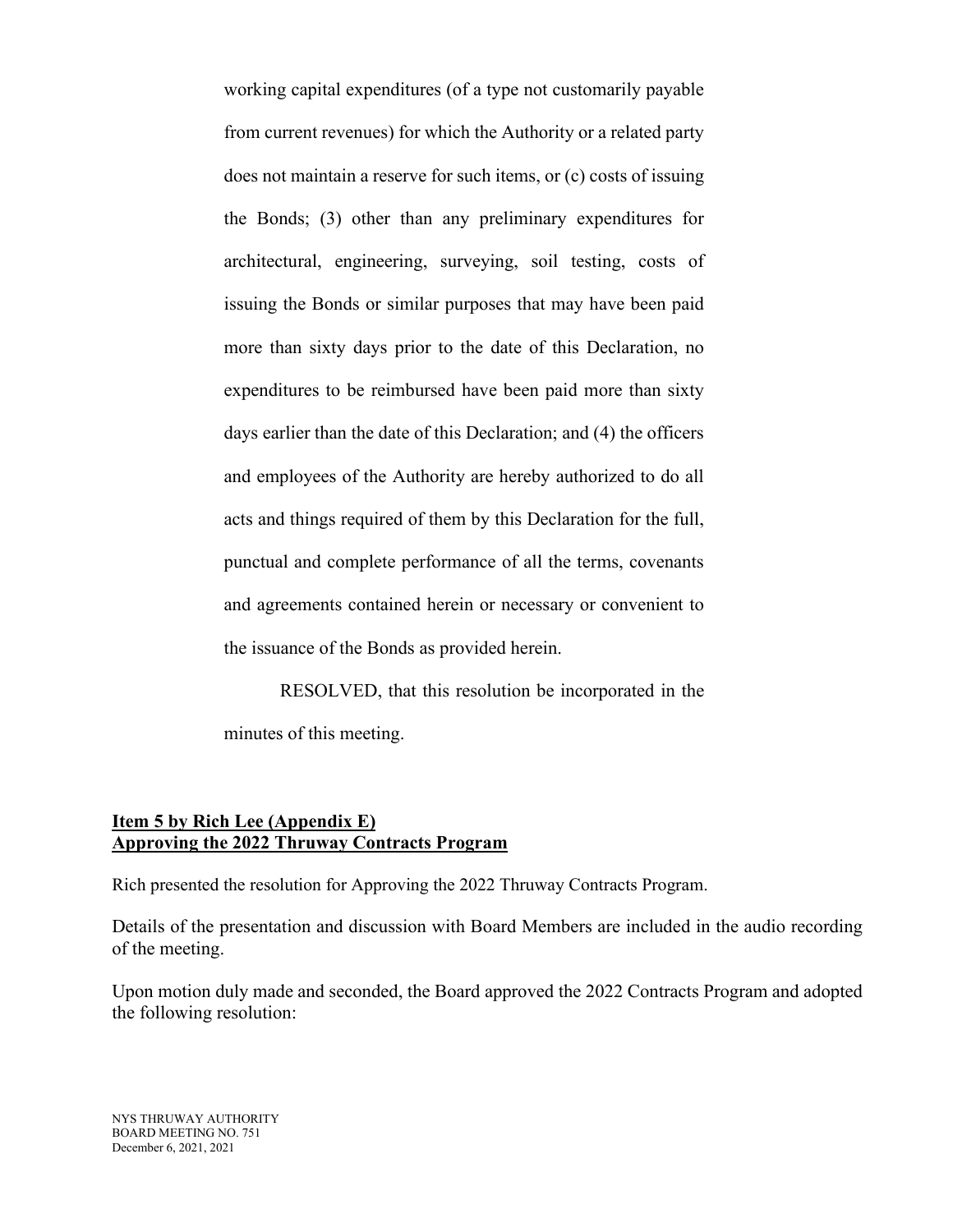#### RESOLUTION NO. 6333

#### APPROVING THE 2022 THRUWAY CONTRACTS PROGRAM

RESOLVED, that the 2022 Thruway Contracts Program for Highway, Bridge, Intelligent Transportation Systems, Architectural and related facility projects, full copies of which have been provided to the Boards for review, be, and the same hereby are, approved, and be it further

RESOLVED, that the Chief Engineer or his designee be, and hereby is, authorized:

- A. to prepare and approve Official Proposals, Plans and Specifications, Engineer's/Architect's Estimates of Cost and Contract Documents for such projects as are tabulated in the 2022 Thruway Contracts Program;
- B. to hold the respective Engineer's/ Architect's Estimates of Cost for such contracts confidential until after contracts have been awarded;
- C. to advertise for receipt of bids and proposals for those projects which are tabulated in the 2022 Thruway Contracts Program using the following table regarding the approved budget allocation and current funding for the project: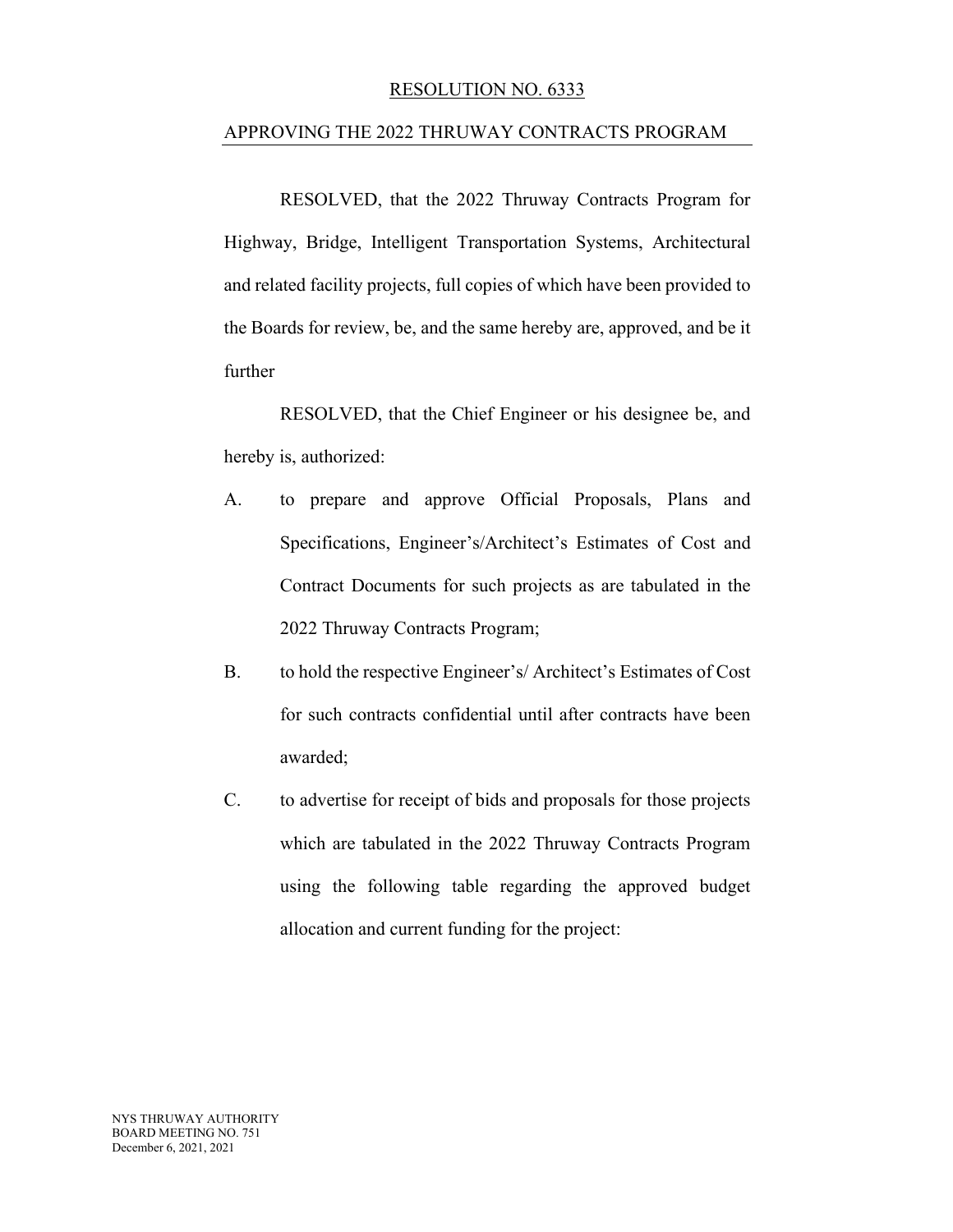| Amount of Engineer's/Architect's<br>Estimates of Cost (EE/AE) in Relation                                                                                                                                                                                   | Action Required to Advertise Project |                               |                       |                       |
|-------------------------------------------------------------------------------------------------------------------------------------------------------------------------------------------------------------------------------------------------------------|--------------------------------------|-------------------------------|-----------------------|-----------------------|
| to Contracts Program Budget<br>Allocation                                                                                                                                                                                                                   | Chief<br>Engineer                    | Chief<br>Financial<br>Officer | Executive<br>Director | Board                 |
| EE/AE is equal to or less than the<br>project's budget allocation;                                                                                                                                                                                          | Approval                             | No Action<br>Required         | No Action<br>Required | No Action<br>Required |
| EE/AE does not exceed the project's<br>budget allocation by more than \$75,000<br>for projects with budget allocations of<br>up to and including \$500,000, or by<br>more than 15 percent for projects with<br>budget allocations that exceed<br>\$500,000; | Approval                             | Confirm<br>Funding            | No Action<br>Required | No Action<br>Required |
| EE/AE exceeds the limits listed above<br>in this chart.                                                                                                                                                                                                     | Concur                               | Confirm<br>Funding            | Approval              | No Action<br>Required |

D. to award any such contract to the lowest responsible bidder when it is deemed to be an acceptable bid, and further, the following table shall be used when determining the steps needed to award the contract: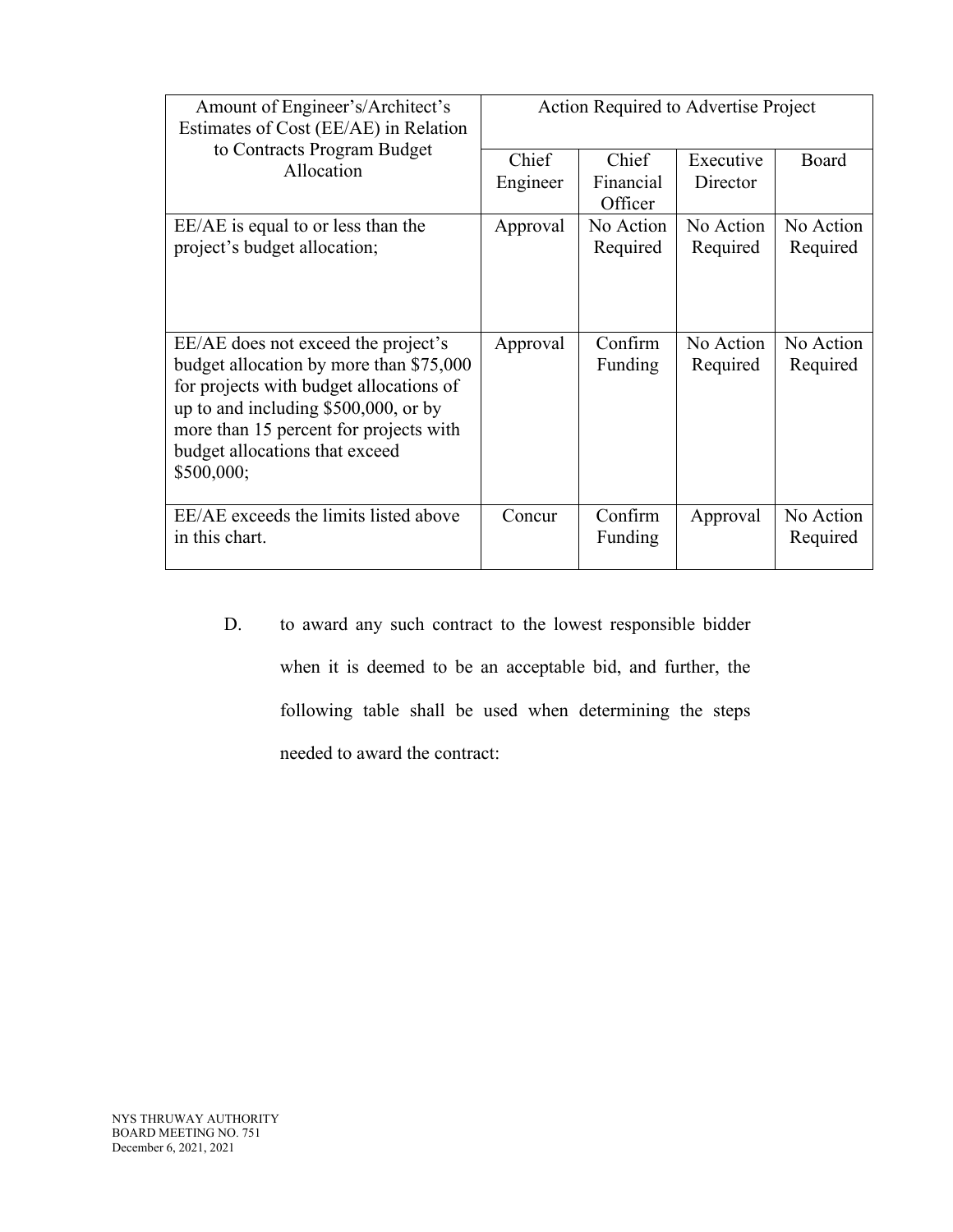| Amount of the Low Bid in Relation to<br><b>Contracts Program Budget Allocation</b>                                                                                      | <b>Action Required to Award Contract</b> |                               |                       |                       |
|-------------------------------------------------------------------------------------------------------------------------------------------------------------------------|------------------------------------------|-------------------------------|-----------------------|-----------------------|
|                                                                                                                                                                         | Chief<br>Engineer                        | Chief<br>Financial<br>Officer | Executive<br>Director | Board                 |
| Low bid is equal to or less than the<br>EE/AE;                                                                                                                          | Approval                                 | No Action<br>Required         | No Action<br>Required | No Action<br>Required |
| Low bid exceeds the EE/AE by no<br>more than \$75,000 on contracts up to<br>and including \$500,000, or by no more<br>than 15 percent on contracts over<br>\$500,000;   | Approval                                 | Confirm<br>Funding            | No Action<br>Required | No Action<br>Required |
| Low bid exceeds the EE/AE by no<br>more than $$100,000$ on contracts up to<br>and including \$500,000, or by no more<br>than 20 percent on contracts over<br>\$500,000; | Concur                                   | Confirm<br>Funding            | Approval              | No Action<br>Required |
| Low bid exceeds the limits listed above<br>in this chart.                                                                                                               | Concur                                   | Confirm<br>Funding            | Concur                | Approval              |

E. to award any such best value and design-build contracts to the

firm with the best combined technical and cost score, and

further, the following table shall be used when determining the

steps to award the contract: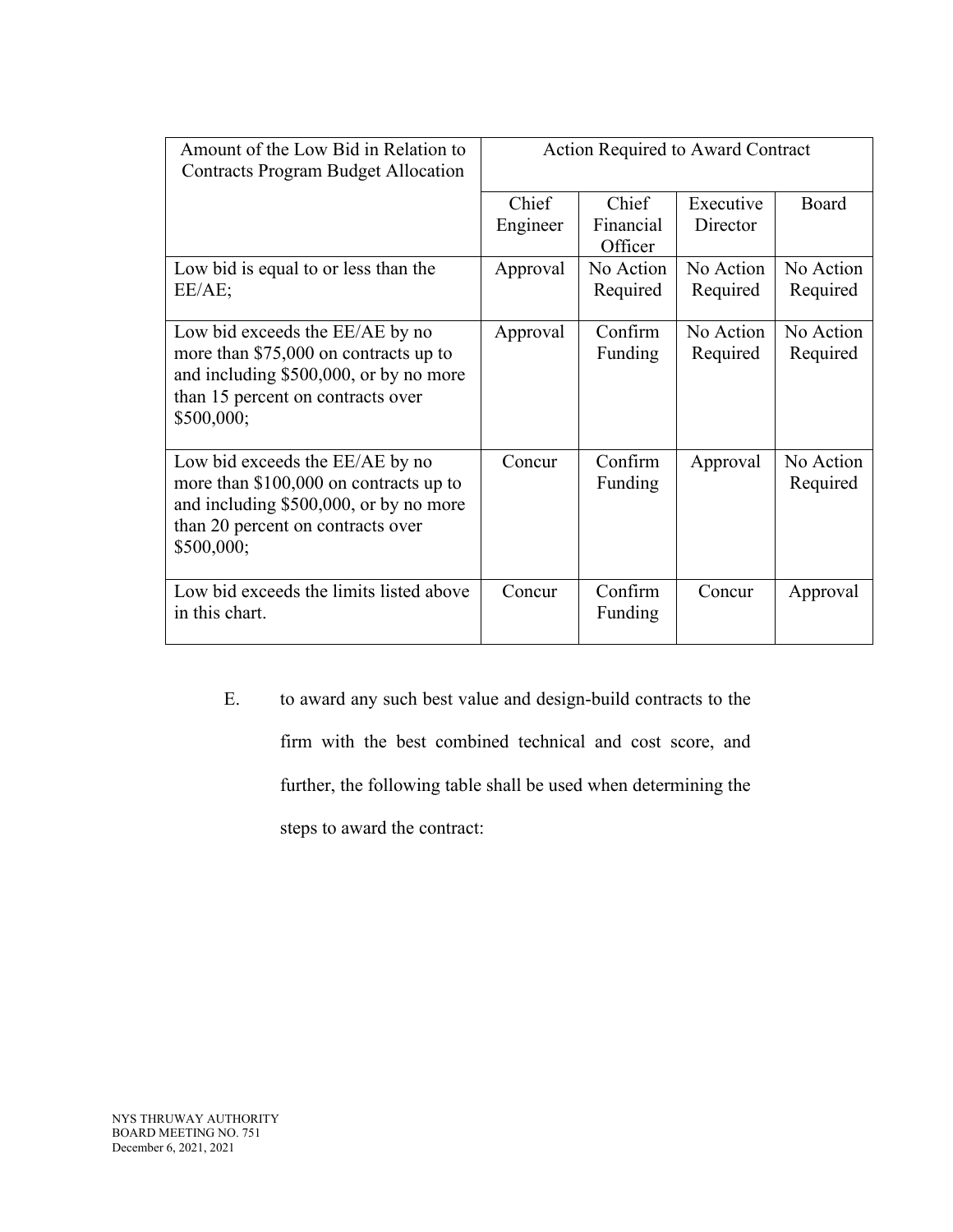| Amount of the Cost in the Best<br>Value/Design-Build Proposal in                                                                                                                   | Action Required to Award Contract |                               |                       |                       |
|------------------------------------------------------------------------------------------------------------------------------------------------------------------------------------|-----------------------------------|-------------------------------|-----------------------|-----------------------|
| <b>Relation to Contracts Program Budget</b><br>Allocation                                                                                                                          | Chief<br>Engineer                 | Chief<br>Financial<br>Officer | Executive<br>Director | Board                 |
| The proposed cost is equal to or less<br>than the EE/AE;                                                                                                                           | Approval                          | No Action<br>Required         | No Action<br>Required | No Action<br>Required |
| The proposed cost exceeds the EE/AE<br>by no more than \$75,000 on contracts<br>up to and including $$500,000$ , or by no<br>more than 15 percent on contracts over<br>\$500,000;  | Approval                          | Confirm<br>Funding            | No Action<br>Required | No Action<br>Required |
| The proposed cost exceeds the EE/AE<br>by no more than \$100,000 on contracts<br>up to and including $$500,000$ , or by no<br>more than 20 percent on contracts over<br>\$500,000; | Concur                            | Confirm<br>Funding            | Approval              | No Action<br>Required |
| The proposed cost exceeds the limits<br>listed above in this chart.                                                                                                                | Concur                            | Confirm<br>Funding            | Concur                | Approval              |

- F. to reject bids for any such contract which are determined to be not in accordance with bid documents and specifications thereof, or not in the Authority's best interest, or which are submitted by bidders determined to be not responsible. In these cases and where no bids are received, he may again advertise for receipt of bids pursuant to paragraph C;
- G. to prepare and approve, for declared emergency work, Official Proposals, Plans and Specifications, Engineer's/Architect's Estimates of Cost and Contract Documents, including amendments and order-on-contracts, award (pursuant to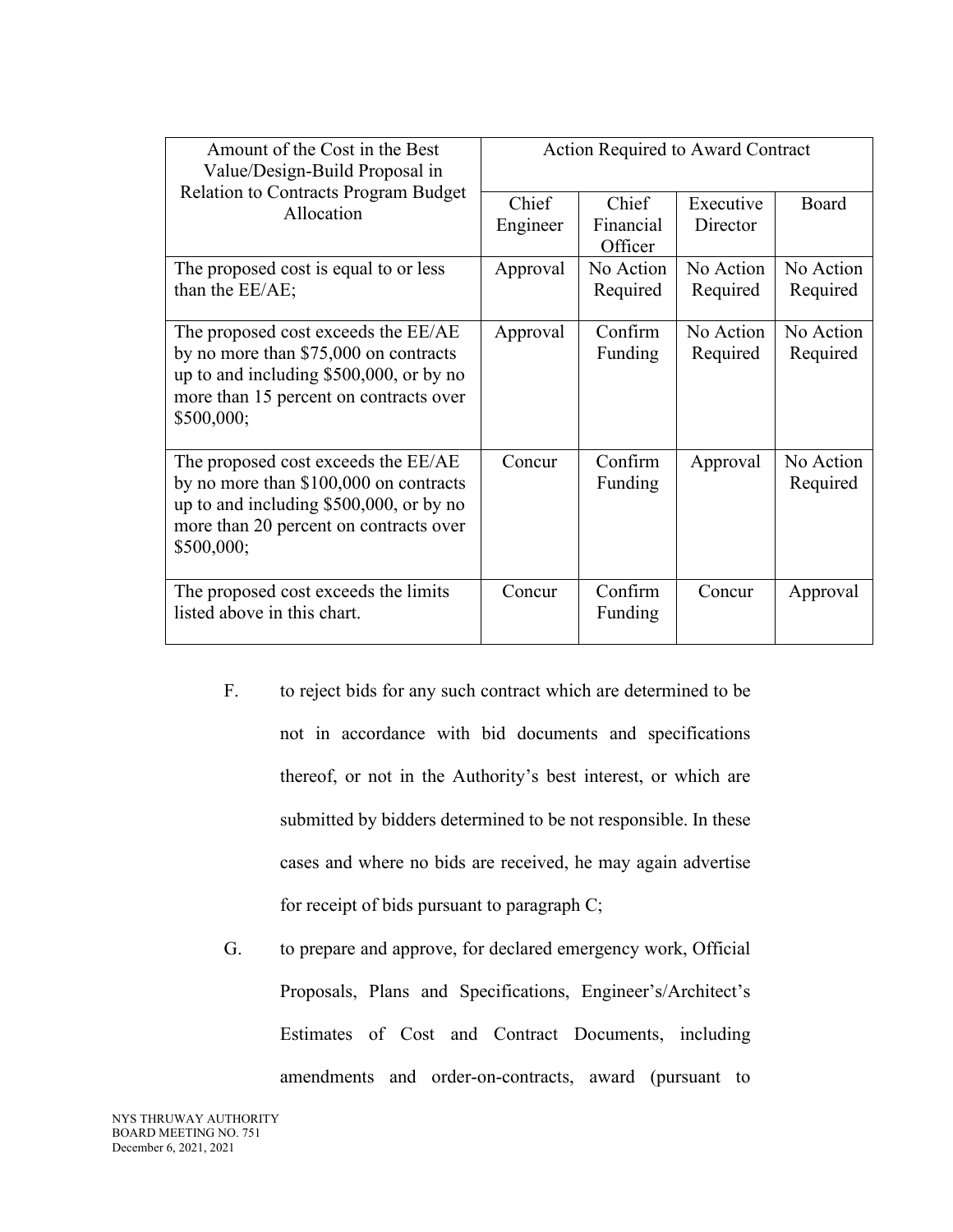paragraph D) and reject bids (pursuant to paragraph F) for such work being progressed to address a declared emergency, provided that the total of the Engineer's/Architect's Estimate of Cost for any such contract, amendment or order-on-contract does not exceed \$2,000,000; the Board will receive contemporaneous notifications of those actions taken for emergency work;

H. to approve contingent or extra work on construction and designbuild contracts, when necessary, and to adjust and determine disputed contract claims in accordance with contract documents, using the following table for the additional funding:

| Amount of the Additional Funds for<br>Construction and Design-Build | Action Required for Additional Funding for<br><b>Construction Contract</b> |                      |           |           |
|---------------------------------------------------------------------|----------------------------------------------------------------------------|----------------------|-----------|-----------|
| Contracts                                                           | Chief                                                                      | Chief                | Executive | Board     |
|                                                                     | Engineer                                                                   | Financial<br>Officer | Director  |           |
| Additional funds do not exceed the                                  | Approval                                                                   | Confirm              | No Action | No Action |
| bid/proposal price by more than                                     |                                                                            | Funding              | Required  | Required  |
| \$150,000 for contracts bid up to and                               |                                                                            |                      |           |           |
| including $$1,000,000$ , or 15 percent for                          |                                                                            |                      |           |           |
| contracts bid in excess of \$1,000,000;                             |                                                                            |                      |           |           |
| Additional funds do not exceed the                                  | Concur                                                                     | Confirm              | Approval  | No Action |
| total bid/proposal price by more than                               |                                                                            | Funding              |           | Required  |
| \$300,000 for contracts bid up to and                               |                                                                            |                      |           |           |
| including $$1,000,000$ , or 20 percent for                          |                                                                            |                      |           |           |
| contracts bid in excess of \$1,000,000;                             |                                                                            |                      |           |           |
|                                                                     |                                                                            |                      |           |           |
| Additional funds exceed the limits                                  | Concur                                                                     | Confirm              | Concur    | Approval  |
| listed above in this chart.                                         |                                                                            | Funding              |           |           |
|                                                                     |                                                                            |                      |           |           |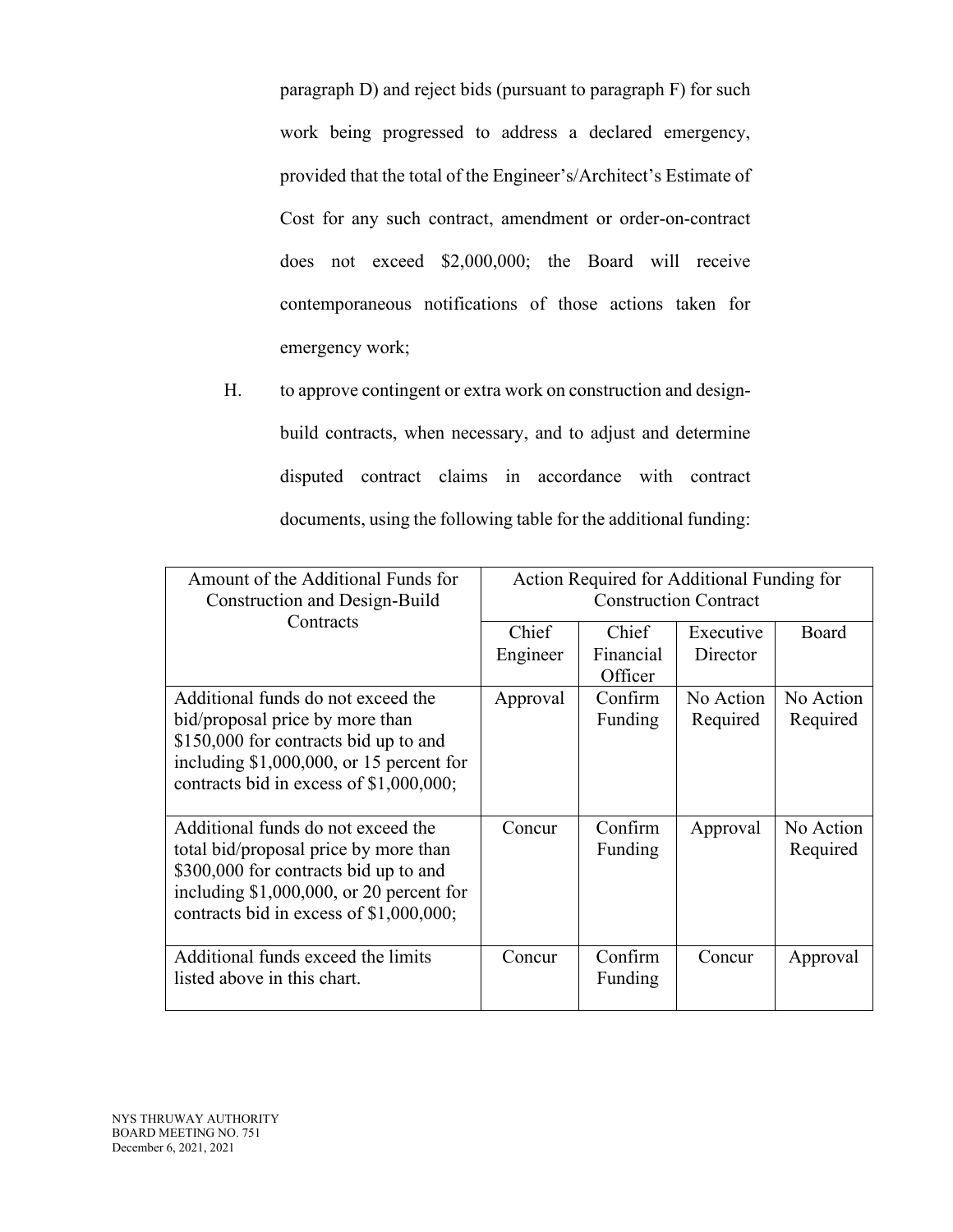- I. to enter into, extend, and modify project specific agreements or multi-project agreements with federal and state agencies, localities, utility companies, railroads, and/or others as may be necessary in order to facilitate the administration, award, progress and completion of such contracts;
- J. to acquire such real property interests (fee title, easements, etc.) in accordance with the provisions of the Authority's Real Property Management Policy, as may be necessary for implementation of the 2022 Thruway Contracts Program, provided that the total amount of acquisitions shall not exceed \$300,000 without Board authorization;
- K. to advertise for, and upon receiving approval by the Board, or where otherwise authorized by the Executive Director, to execute engineering agreements, including amendments thereto, for services relating to projects included in the 2022 Thruway Contracts Program;
- L. to execute a supplemental agreement for expenditure of additional funds of an engineering agreement, provided that such supplemental agreement be based upon a determination that the assignment of the additional tasks is in the best interest of the Authority when considering the proximity of the additional tasks to the ongoing tasks, or to expedite the additional tasks through such assignment, or that significant savings to the Authority will result through the assignment of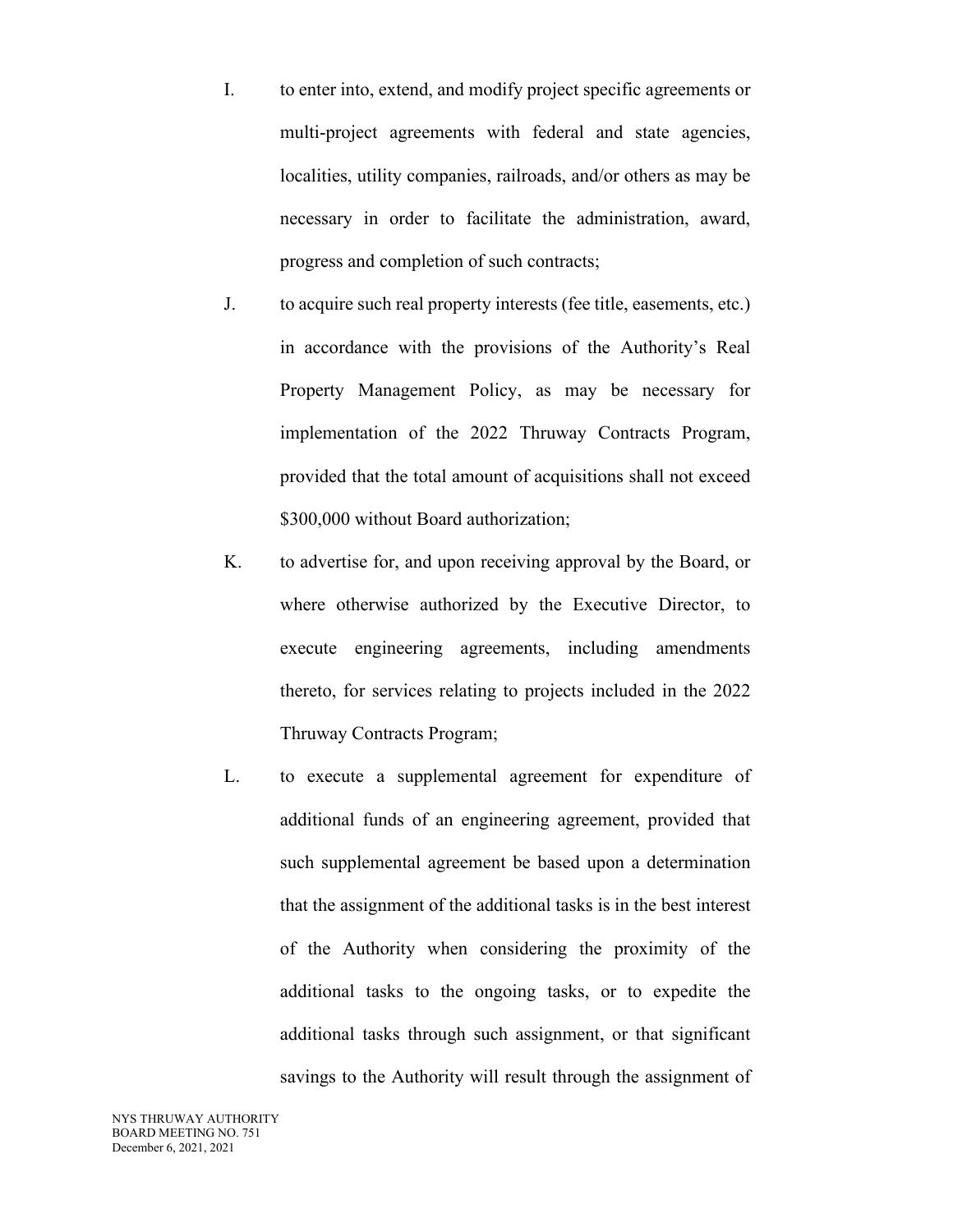# the additional tasks; and further, such approval of additional

funds shall be based upon the following table:

| Amount of the Additional Funds for the<br>Supplemental Agreement                                                                                                                                                                                                                        | Action Required for Supplemental Agreement<br>Funding |                               |                       |                       |
|-----------------------------------------------------------------------------------------------------------------------------------------------------------------------------------------------------------------------------------------------------------------------------------------|-------------------------------------------------------|-------------------------------|-----------------------|-----------------------|
|                                                                                                                                                                                                                                                                                         | Chief<br>Engineer                                     | Chief<br>Financial<br>Officer | Executive<br>Director | Board                 |
| Additional funds do not exceed the<br>Board-approved Maximum Amount<br>Payable (MAP) by more than \$150,000<br>for agreements with a Board-approved<br>MAP up to and including $$1,000,000$ ,<br>or 15 percent for agreements with a<br>Board-approved MAP that exceeds<br>\$1,000,000; | Approval                                              | Confirm<br>Funding            | No Action<br>Required | No Action<br>Required |
| Additional funds do not exceed the<br>Board-approved MAP by more than<br>\$300,000 for agreements with a Board-<br>approved MAP up to and including<br>\$1,000,000, or 20 percent for<br>agreements with a Board-approved<br>MAP that exceeds \$1,000,000;                              | Concur                                                | Confirm<br>Funding            | Approval              | No Action<br>Required |
| Additional funds exceed the limits<br>listed above in this chart.                                                                                                                                                                                                                       | Concur                                                | Confirm<br>Funding            | Concur                | Approval              |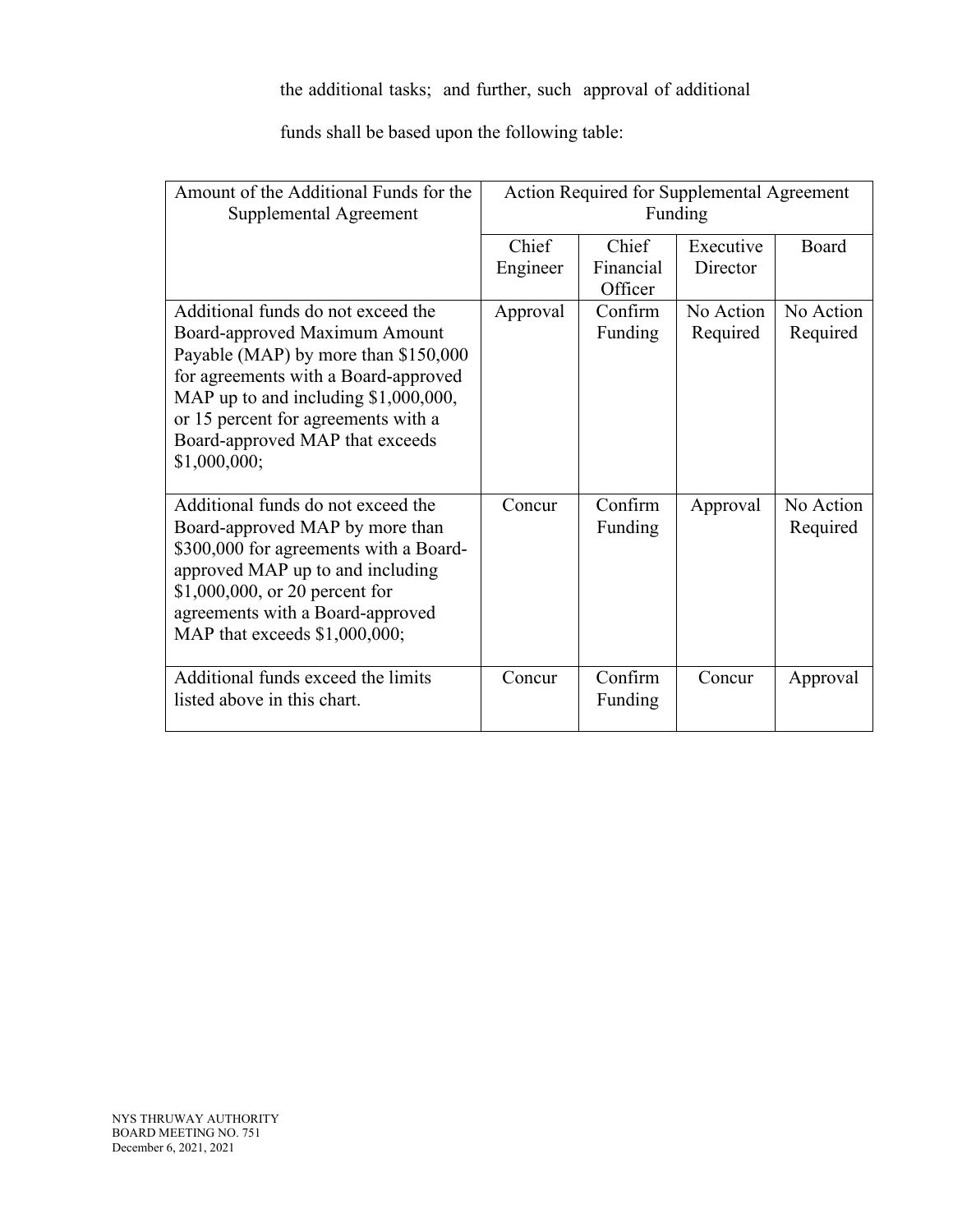M. To exercise all powers reserved to the Authority under the provisions of any contracts or agreements executed pursuant to these items, manage and administer any such contracts or agreements, amend the provisions of any such contracts or agreements consistent with the terms of this item and in accordance with other applicable Board authorizations, and suspend or terminate any such contracts or agreements in the best interests of the Authority, and be it further

RESOLVED, that any powers granted to the Executive Director by the Board to approve expenditures or to increase expenditures for contracts and agreements shall be in addition to those powers granted under these resolutions and any action taken pursuant thereto shall be deemed to be authorized under this resolution, and be it further

RESOLVED, that in accordance with the other powers delegated herein, the Chief Engineer shall be, and hereby is, authorized to make all necessary decisions pursuant to the State Environmental Quality Review Act (SEQRA) with relation to the 2022 Thruway Contracts Program, and be it further

RESOLVED, that quarterly reports shall be submitted to the Board by the Chief Engineer on: all awarded construction contracts; approved additional funds for construction contracts over and above the contingency funds; and all engineering agreements and supplemental engineering agreements, approved pursuant to the provisions of these resolutions, and be it further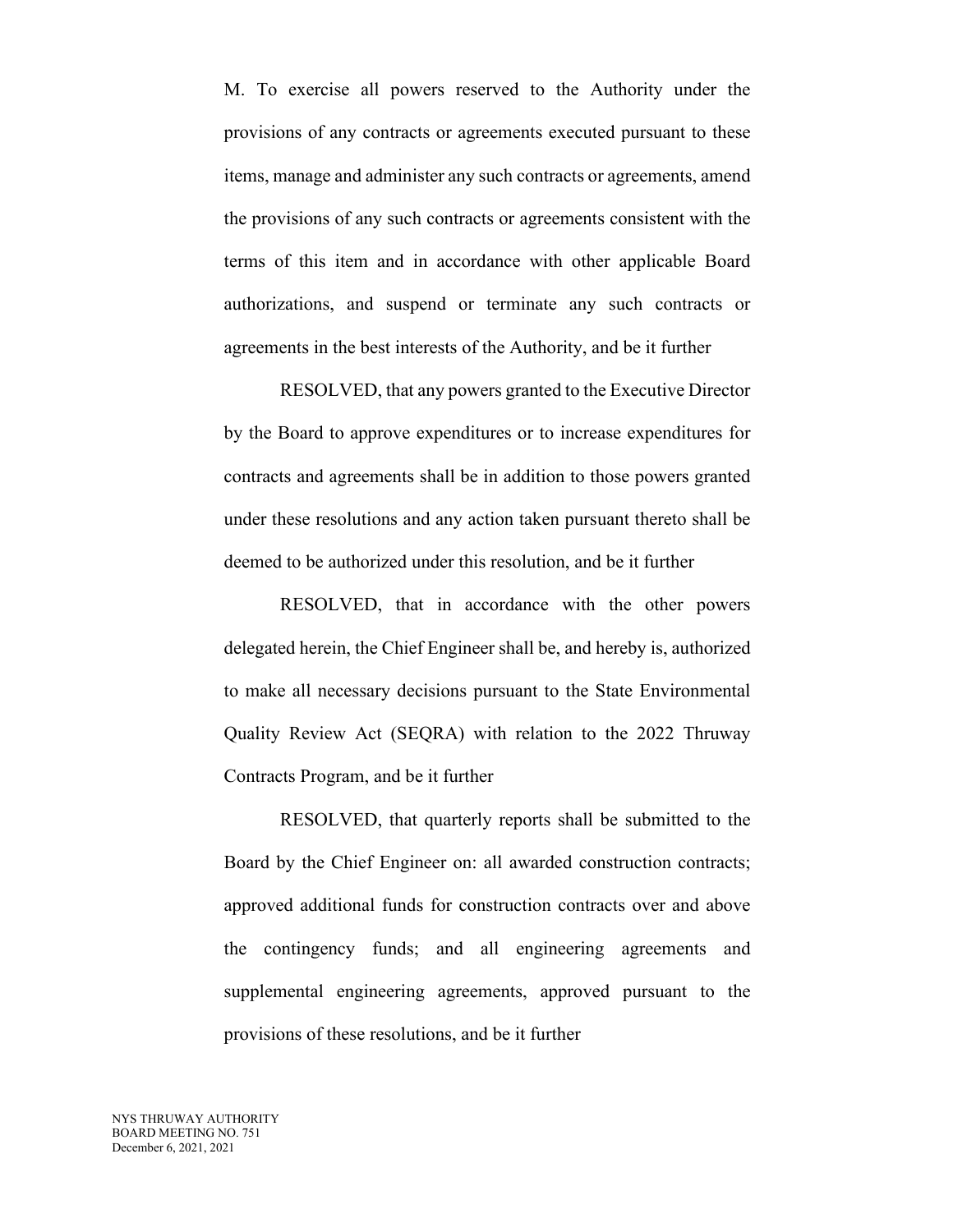RESOLVED, that the Chief Financial Officer be, and he hereby is, authorized:

- A. upon award of such contracts to return such funds budgeted for such projects in the 2022 Budget which are otherwise not required for expenditure during 2022 to the proper fund in accordance with acceptable budgeting and accounting procedures;
- B. to monitor total cash expenditures for the 2022 Contracts Program to ensure that they do not exceed \$338,282,614 for the Thruway Authority during the 2022 Fiscal Year;
- C. to return bid checks submitted for such contracts to unsuccessful bidders, and to make necessary adjustments in the respective 2022 approved Budget as required by implementation of any part of this Resolution;
- D. to consummate transfers of jurisdiction of real property with other State agencies or authorities, and to dispose of real property interests (fee title, easements, etc.) in accordance with the provisions of the Authority's Real Property Management Policy, as may be necessary for implementation of the 2022 Thruway Contracts Program; and be it further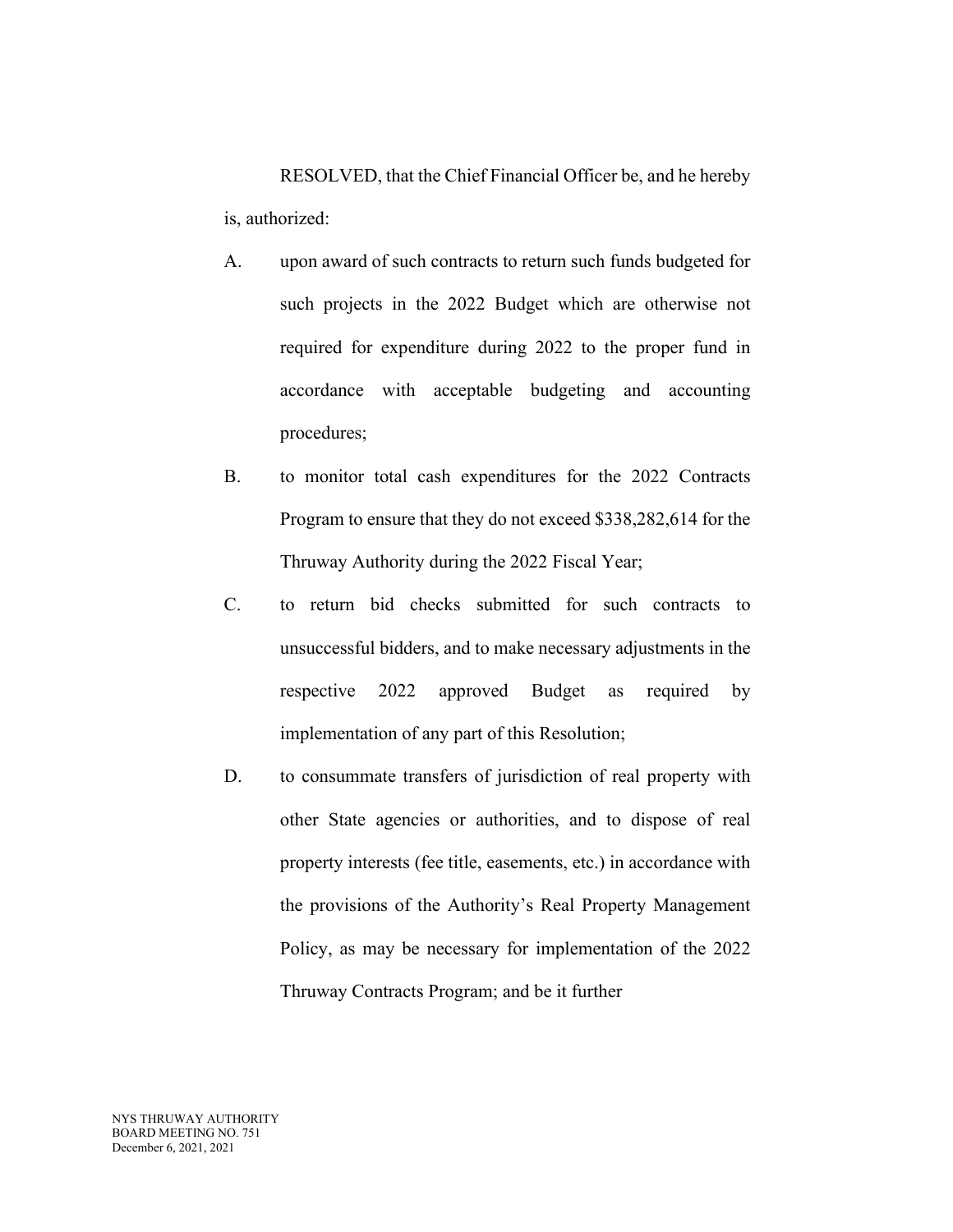RESOLVED, that the provisions of this resolution shall be

deemed to supersede all other inconsistent Authority policies and

procedures to the extent necessary to implement the approved 2022

Thruway Contracts Program and for no other purposes, and be it further

RESOLVED, that these resolutions be incorporated in the

minutes of this meeting.

# **Item 6 by Josh Klemm (Appendix F)**

# **Authorizing the Executive Director to extend a Non-Engineering Personal Services Contract With I-Site, Inc to provide software development and maintenance support services for the Governor Mario M. Cuomo Bridge web site**

Josh presented the resolution for Authorizing the Executive Director to extend a Non-Engineering Personal Services Contract With I-Site, Inc to provide software development and maintenance support services for the Governor Mario M. Cuomo Bridge web site.

Details of the presentation and discussion with Board Members are included in the audio recording of the meeting.

Upon motion duly made and seconded, the Board approved the Contract with I-Site and adopted the following resolution:

# RESOLUTION NO. 6334

AUTHORIZING THE EXECUTIVE DIRECTOR TO EXTEND A NON-ENGINEERING PERSONAL SERVICES CONTRACT WITH I-SITE, INC. TO PROVIDE SOFTWARE DEVELOPMENT AND MAINTENANCE SUPPORT SERVICES FOR THE GOVERNOR MARIO M. CUOMO BRIDGE WEB SITE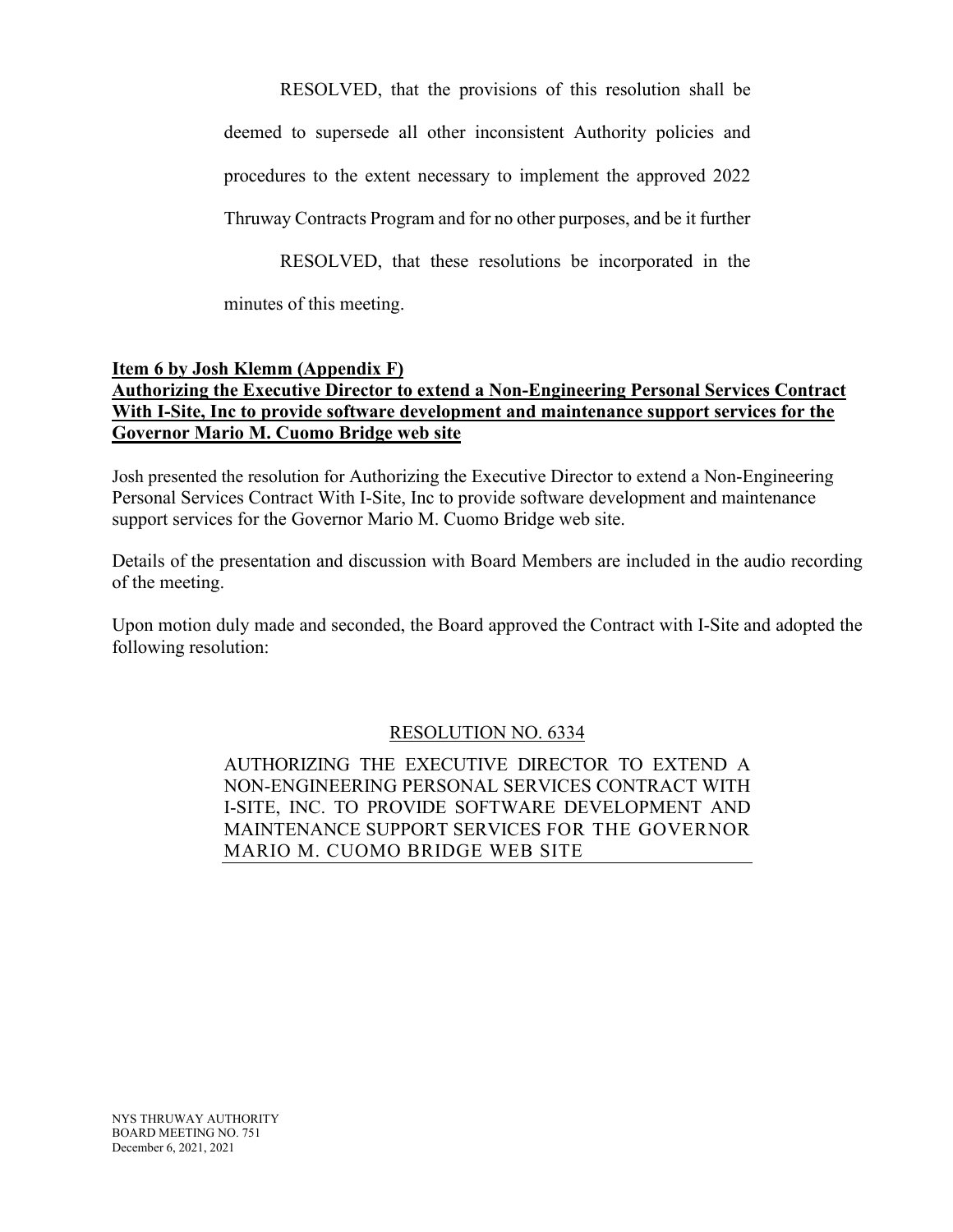RESOLVED, that the Executive Director or his designee be, and hereby is, authorized to execute an amendment to extend a Non-Engineering Personal Services Contract with I-Site, Inc. for a maximum amount payable of \$49,500 through December 31, 2022 for the purpose of providing personal services related to the Governor Mario M. Cuomo Bridge web site; and be it further

RESOLVED, that such amendment shall be on terms and conditions deemed to be in the best interest of the Authority and consistent with all Authority polices; and be it further

RESOLVED, that the Executive Director or his designee, shall have the authority to exercise all powers reserved to the Authority under the provisions of the agreement, manage and

administer the agreement, amend the provisions of the agreement consistent with the terms of this item and other Board authorizations and suspend or terminate the agreement in the best interests of the Authority; and be it further

RESOLVED, that this resolution be incorporated in full in the minutes of this meeting.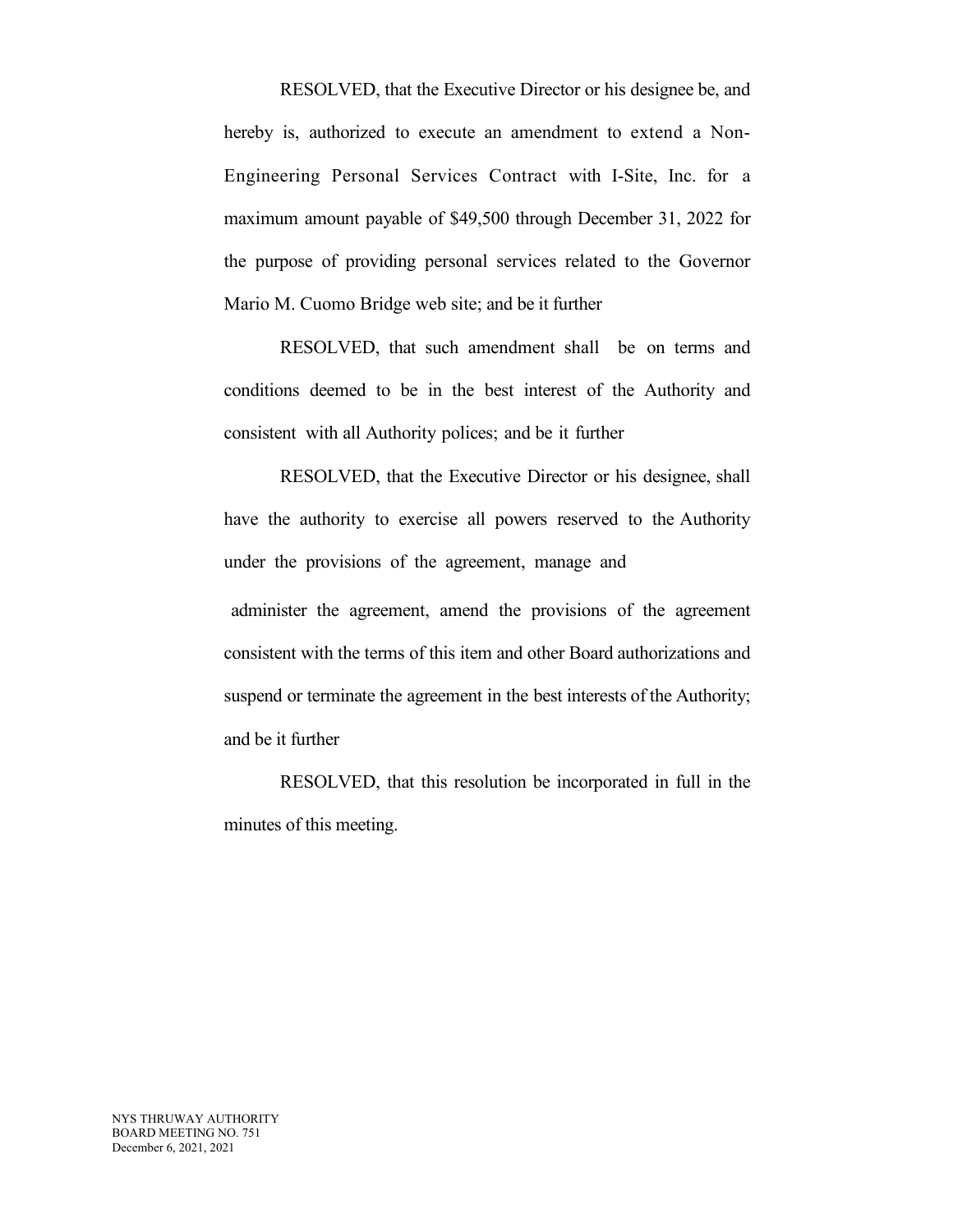**Item 7 by Jim Konstalid (Appendix G)**

# **Authorizing the Executive Director to Execute an Agreement with EarthCam, Inc. for Image Hosting and Camera and Maintenance Services for the Operation of One High-Resolution Camera to Monitor the Aesthetic Lighting Displays on the Governor Mario M Cuomo Bridge**

Mr. Konstalid presented the resolution to Authorize the Executive Director to Execute an Agreement with EarthCam, Inc. for Image Hosting and Camera and Maintenance Services for the Operation of One High-Resolution Camera to Monitor the Aesthetic Lighting Displays on the Governor Mario M Cuomo Bridge.

Details of the discussion with Board Members are included in the audio recording of the meeting.

Upon motion duly made and seconded, the Board authorized the execution of the Executive Director to Execute an Agreement with EarthCam, Inc. and adopted the following resolution:

### RESOLUTION NO. 6335

AUTHORIZING THE EXECUTIVE DIRECTOR TO EXECUTE AN AGREEMENT WITH EARTHCAM, INC. FOR IMAGE HOSTING AND CAMERA AND MAINTENANCE SERVICES FOR THE OPERATION OF ONE HIGH-RESOLUTION CAMERA TO MONITOR THE AESTHETIC LIGHTING DISPLAYS ON THE GOVERNOR MARIO M. CUOMO BRIDGE

RESOLVED, that the competitive procedures required by the Thruway Authority Procurement Contracts Policy are waived and the Executive Director or his designee be, and hereby is, authorized to negotiate and execute an Agreement with EarthCam, Inc. for image hosting and camera and maintenance services for the operation of one high-resolution camera to monitor the aesthetic lighting displays on the Governor Mario M. Cuomo Bridge; and be it further

RESOLVED, that such Agreement will be for a term of five (5)

years, shall have a maximum amount payable not to exceed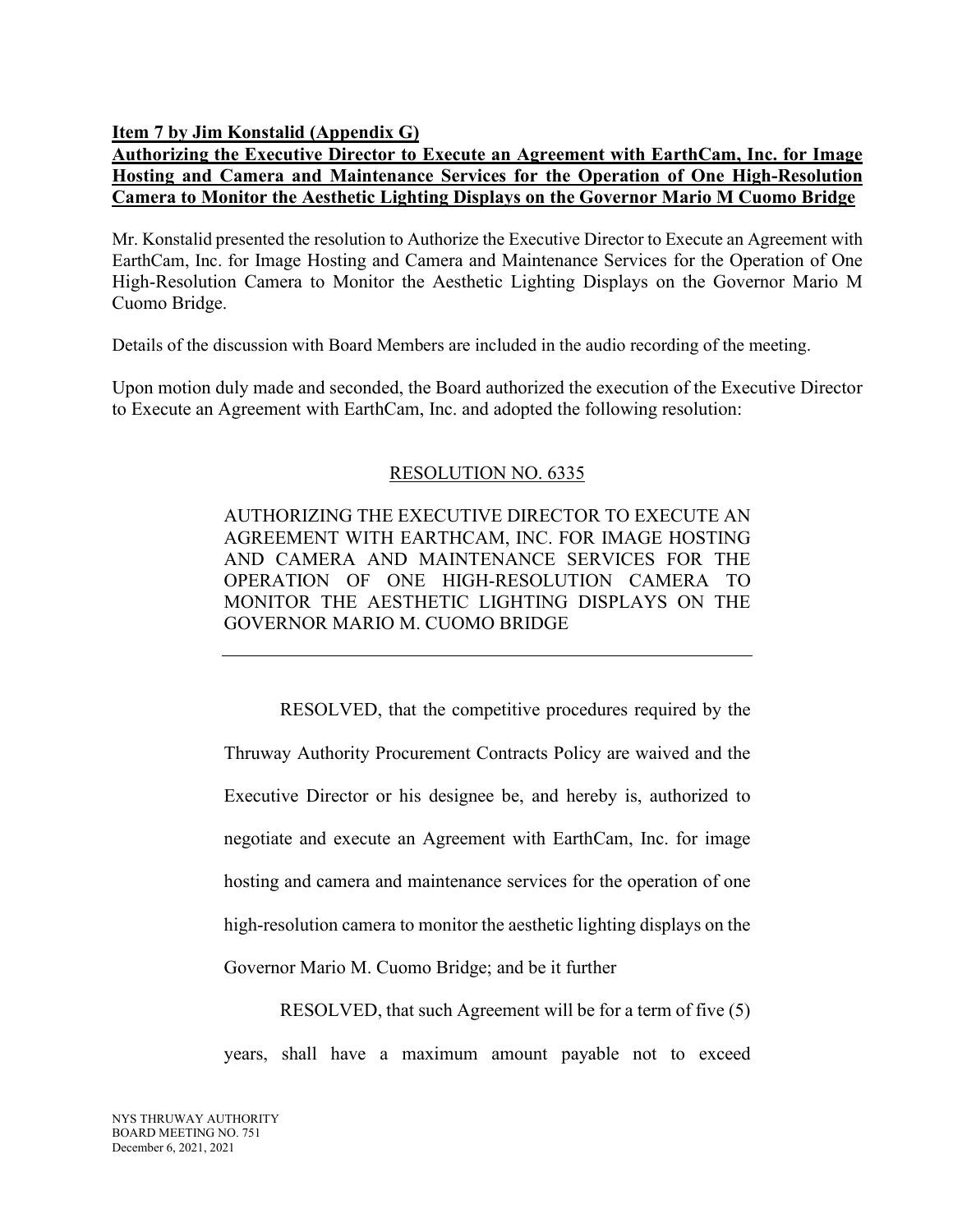\$63,975.00, and shall be on such other terms and conditions as the Executive Director, Acting Director of Maintenance and Operations, and General Counsel determine to be in the best interest of the Authority; and be it further

RESOLVED, that Chief Financial Officer be, and hereby is,

authorized to charge expenditures for services rendered pursuant to

such Agreement to the Department of Maintenance and Operations

Budget; and be it further

RESOLVED, that this resolution be incorporated in the minutes

of this meeting.

# **Item 8 by Jim Konstalid (Appendix H) Authorizing the Executive Director to Exercise a Five-Year Renewal Option with the New York State Department of Agriculture and Markets for the Operation of a Taste NY Market at the Mohawk Valley Welcome Center**

Mr. Konstalid presented the resolution to Authorizing the Executive Director to Exercise a Five-Year Renewal Option with the New York State Department of Agriculture and Markets for the Operation of a Taste NY Market at the Mohawk Valley Welcome Center.

Details of the discussion with Board Members are included in the audio recording of the meeting.

Upon motion duly made and seconded, the Board authorized the Executive Director to Exercise a Five-Year Renewal Option with the New York State Department of Agriculture and Markets for a Taste NY Market at the Mohawk Valley Welcome Center and adopted the following resolution:

# RESOLUTION NO. 6336

AUTHORIZING THE EXECUTIVE DIRECTOR TO EXERCISE A FIVE-YEAR RENEWAL OPTION WITH THE NEW YORK STATE DEPARTMENT OF AGRICULTURE AND MARKETS FOR THE OPERATION OF A TASTE NY MARKET AT THE MOHAWK VALLEY WELCOME **CENTER**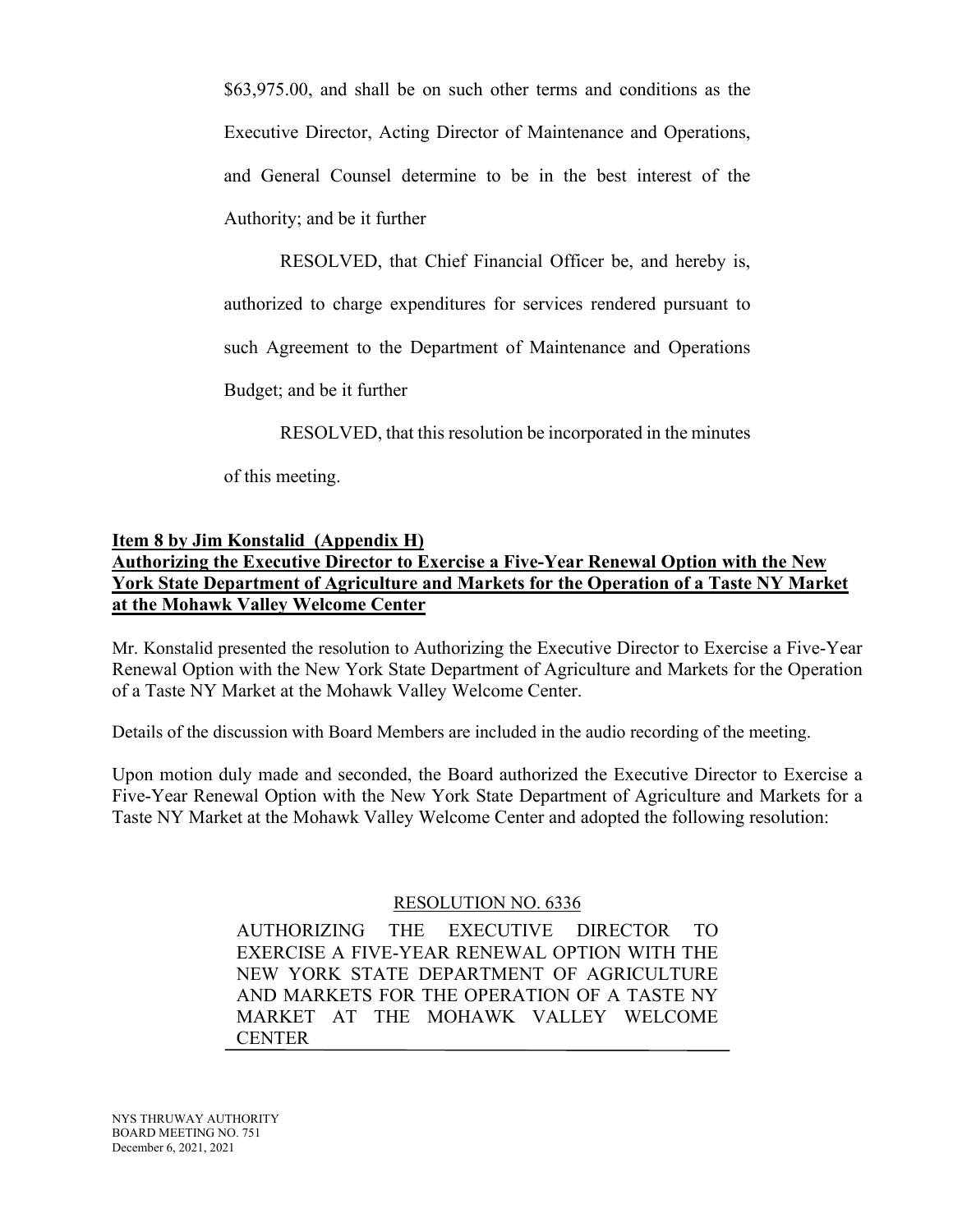RESOLVED, that the Executive Director or designee be, and he hereby is, authorized to exercise a five-year renewal option on Agreement C010381 with the New York State Department of Agriculture and Markets for the operation of a TasteNY Market at the Mohawk Valley Welcome Center; and be it further

RESOLVED, that the Executive Director or designee,

shall, relative to such agreement, have the authority to:

(1) exercise all powers reserved to the Authority under the provisions of the agreement, including, but not limited to, exercising any renewal and termination rights the Authority has;

(2) manage and administer the agreement; and

(3) alter the provisions of the agreement, consistent with terms

of this agenda item and other applicable Board authorizations;

and be it further

RESOLVED, that this resolution be incorporated in the minutes

of this meeting.

#### **Item 9 by Jim Konstalid (Appendix I) Authorizing Work Zone Speed Violation Monitoring System Demonstration Program**

Mr. Konstalid presented the resolution to Authorize Work Zone Speed Violation Monitoring System Demonstration Program.

Details of the discussion with Board Members are included in the audio recording of the meeting.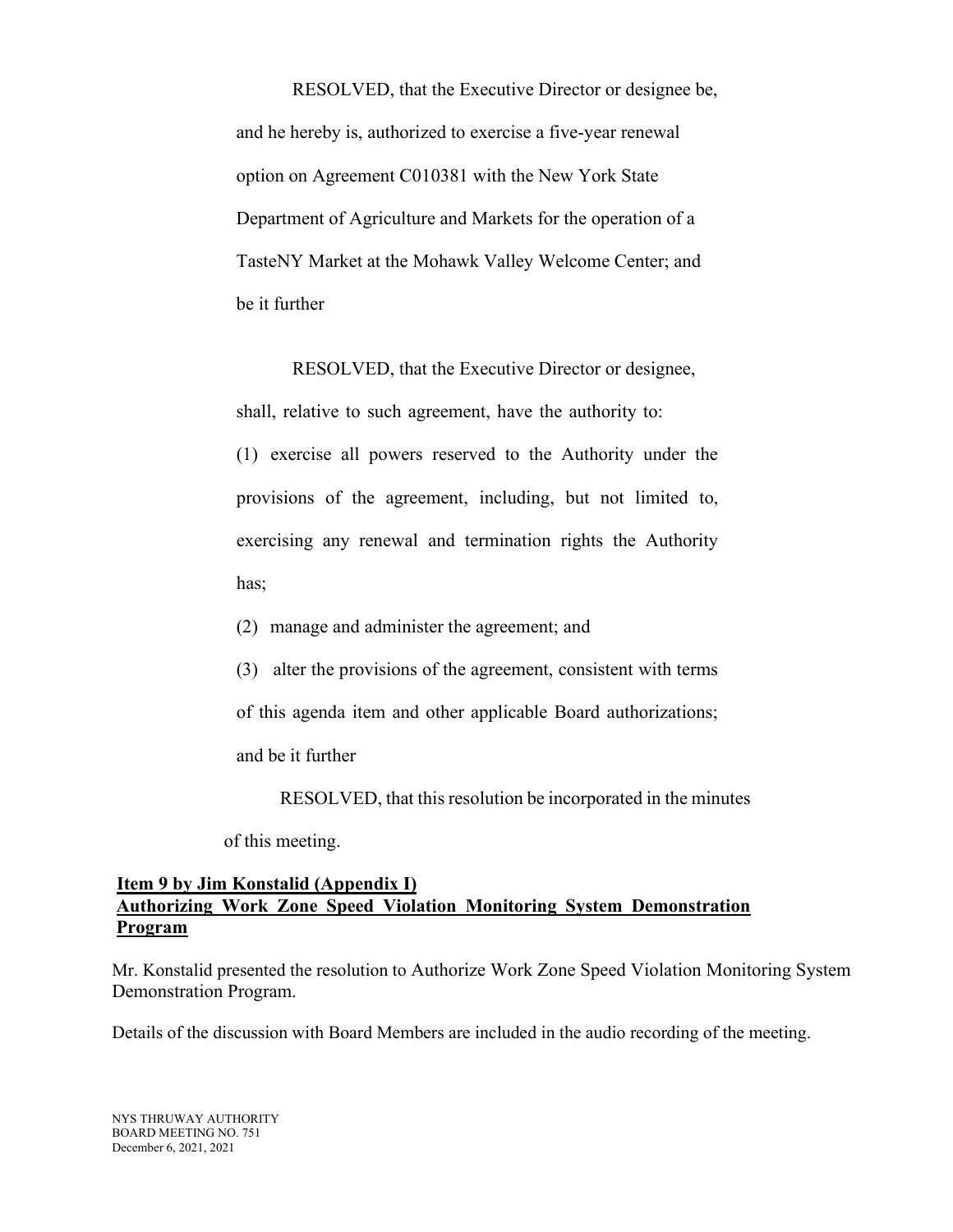Upon motion duly made and seconded, the Board authorized the Work Zone Speed Violation Monitoring System Demonstration Program and adopted the following resolution:

#### RESOLUTION NO. 6337

#### AUTHORIZING WORK ZONE SPEED VIOLATION MONITORING SYSTEM DEMONSTRATION PROGRAM

RESOLVED, that a demonstration program implementing speed violation monitoring systems in work zones by means of photo devices ("Work Zone Demonstration Program") be established in accordance with Chapter 421 of the Laws of 2021 ("Law"); and be it further

RESOLVED, that Authority staff is authorized to issue a request for proposals seeking a contractor for elements related to the operation of the Work Zone Demonstration Program or authorized to participate with the New York State Department of Transportation in the issuance of a request for proposals seeking a contractor for elements related to the operation of the Work Zone Demonstration Program; and be it further

RESOLVED, that Authority staff and/or its selected contractor is authorized to send notices of liability to alleged violators of work zone speed limits and collect monetary penalties in accordance with the Law; and be it further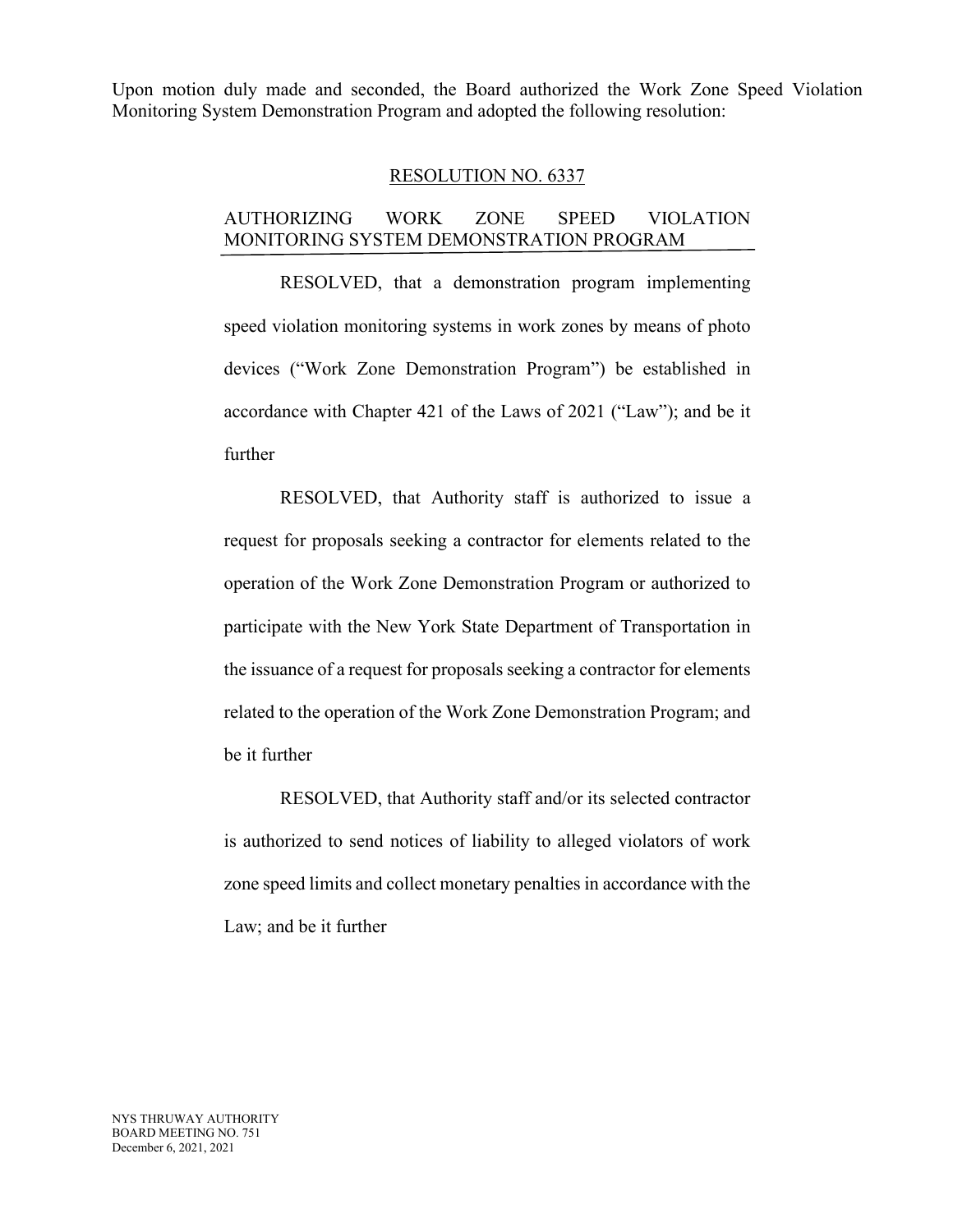RESOLVED, that Authority staff and/or its selected contractor is authorized to send records to traffic violations bureaus, courts, administrative tribunals and the Office of State Comptroller in accordance with the Law; and be it further

RESOLVED, that Authority staff is authorized to collect and allocate any funds received from penalties in accordance with the Law; and be it further

RESOLVED, that the Chair or Executive Director, or their designees, be and hereby are authorized to take all other actions necessary for the implementation and operation of the Work Zone Demonstration Program in accordance with the Law; and be it further

RESOLVED, that these resolutions be incorporated in the

minutes of this meeting.

## **Item 10 by Director Driscoll (Appendix J) Authorization of a Limited Waiver for the Use of Non-Domestic Structural Steel for the Construction of Ten Service Areas**

Director Driscoll presented the resolution for Authorization of a Limited Waiver for the Use of Non-Domestic Structural Steel for the Construction of Ten Service Areas.

Board Member Heather Briccetti obtained from voting on this item. Details of the discussion with Board Members are included in the audio recording of the meeting.

Upon motion duly made and seconded, the Board authorized a Limited Waiver for the Use of Non-Domestic Structural Steel for the Construction of Ten Service Areas and adopted the following resolution:

#### RESOLUTION NO. 6338

# AUTHORIZATION OF A LIMITED WAIVER FOR THE USE OF NON-DOMESTIC STRUCTURAL STEEL FOR THE CONSTRUCTION OF TEN SERVICE AREAS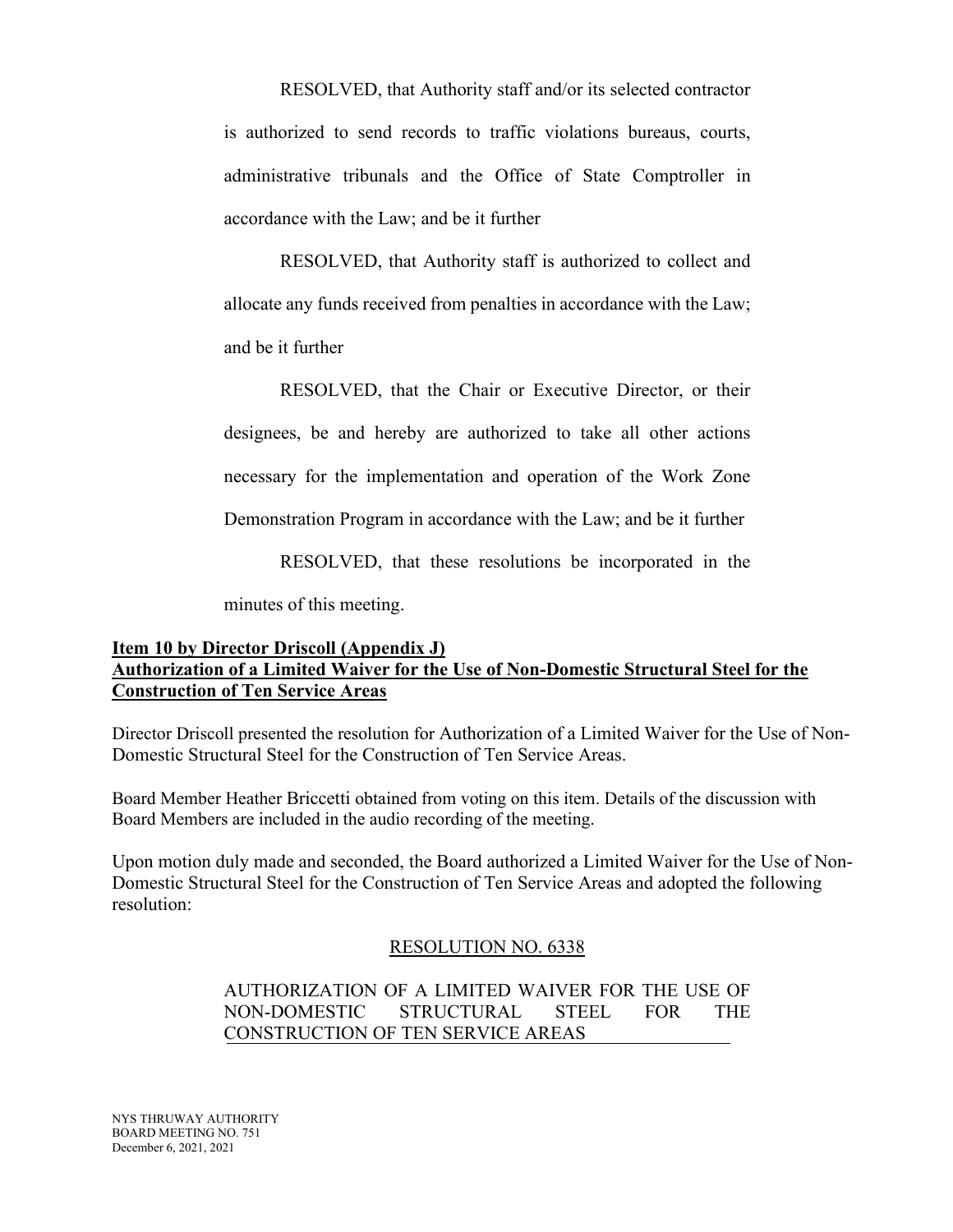RESOLVED, that the Thruway Authority Board hereby determines that as it relates to the structural steel necessary for the construction of ten service areas located at Chittenango, Junius Ponds, Indian Castle, Ardsley, Iroquois, Clarence, Clifton Springs, Plattekill, New Baltimore, and Pembroke, that non-domestic structural steel may be used by Empire State Thruway Partners, LLC ("Empire") at such locations because: (i) domestic structural steel "cannot be produced or made in the U.S. in sufficient and reasonably available quantities" to meet the Project's necessary schedule and (ii) "such iron, steel products or steel components is necessary for the operation of or repairs of critical infrastructure that is necessary to avoid a delay in the delivery of critical services that could compromise the public welfare"; and be it further

RESOLVED, that the Executive Director or his designee, be and hereby is, authorized to negotiate and enter into a change order with Empire to effectuate the use of non-domestic structural at such ten service areas, and on other terms and conditions that the Executive Director, General Counsel, Director of Maintenance and Operations, Chief Engineer and Chief Financial Officer determine are in the best interests of the Authority; and be it further

RESOLVED, that these resolutions be incorporated in the minutes of this meeting.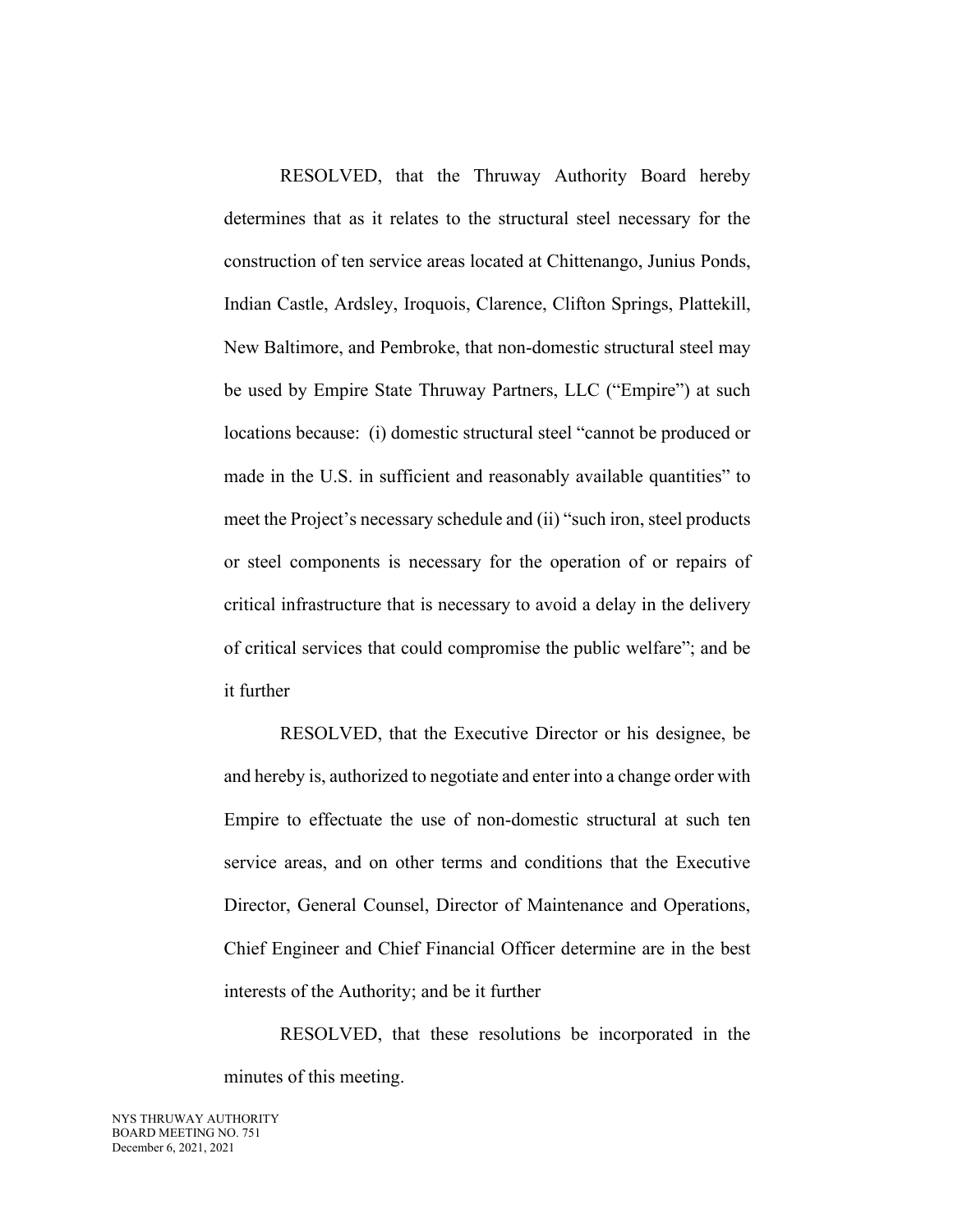# **Item 11 by Andrew Trombley (Appendix K) Report on Procurement Contracts and Other Agreements Up to \$300,000 Executed by the Executive Director During the Period July 1, 2021 through September 30, 2021**

Mr. Trombley presented the report on Procurement Contracts to the Board.

Upon motion duly made and seconded, without any objections, the Board accepted the Report on Procurement Contracts and other Agreements Executed by the Executive Director during the period July 1, 2021 through September 30, 2021.

# **GENERAL PUBLIC COMMENT PERIOD**

Chair Mahoney asked Ms. Morris if there was any public comment regarding the Board Meeting and Ms. Morris said no.

### **OTHER BUSINESS**

### **Item 12 by Chair Mahoney (Appendix L) Proposed 2022 Board Meeting Dates**

Chair Mahoney presented Proposed 2022 Board Meeting Dates

January 31, 2022 March 28, 2022 June 13, 2022 September 12, 2022 December 5, 2022

Upon motion duly made and seconded, without any objections, the Board accepted the Proposed 2022 Board Meeting Dates

Director Driscoll had a few updates he presented to the Board:

Snow & Ice Preparation – Jim Konstalid Elonda Mackey becoming the new Chief Compliance Officer & she received a M/WBE Champion Award for the 2021 NYS MWBE Forum Procurement Office Snow & Ice Preparation Real Property Office Drones